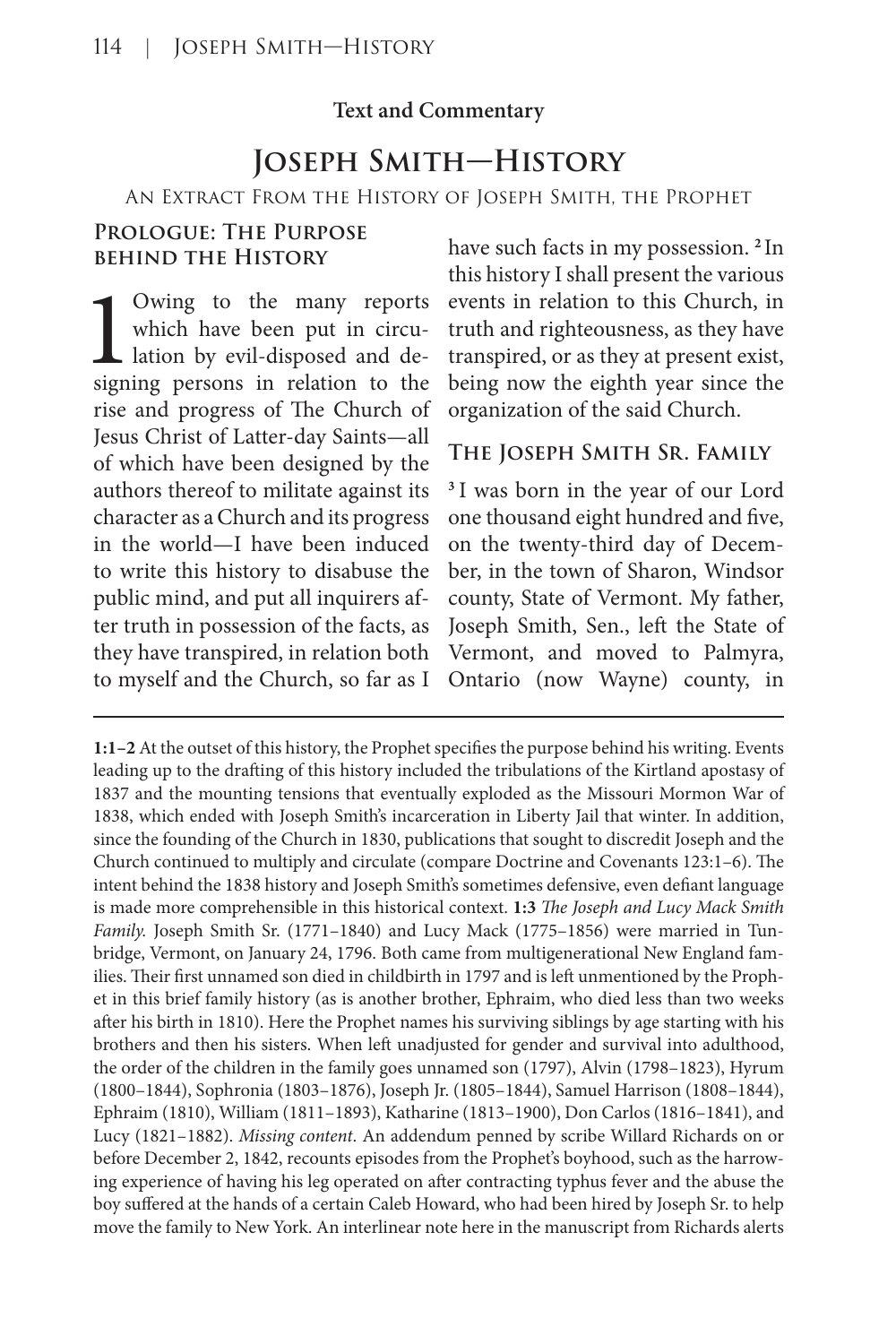the State of New York, when I was in my tenth year, or thereabouts. In about four years after my father's arrival in Palmyra, he moved with his family into Manchester in the same county of Ontario, **<sup>4</sup>** his family consisting of eleven souls, namely, my father, Joseph Smith; my mother, Lucy Smith (whose name, previous to her marriage, was Mack, daughter of Solomon Mack); my brothers, Alvin (who died November 19th, 1823, in the 26th year of his age), Hyrum, myself, Samuel Harrison, William, Don Carlos; and my sisters, Sophronia, Catherine, and Lucy.

#### **Revivalism in Western New York**

**<sup>5</sup>** Some time in the second year after our removal to Manchester, there was in the place where we lived an unusual excitement on the subject of religion. It commenced with the Methodists, but soon became general among all the sects in that region of country. Indeed, the whole district of country seemed affected by it, and great multitudes united themselves to the different religious parties, which created no small stir and division amongst the people, some crying, "Lo, here!" and others, "Lo, there!" Some were contending for the Methodist faith, some for the Presby-

readers to this content, but it appeared too late for the *T&S* and *MS* printings of the history, and consequently the 1851 edition of the Pearl of Great Price. Another addendum here in the manuscript provides the birth information and paternal genealogy of Joseph Sr. (see also the commentary at Joseph Smith—History 1:20, 27–28). **1:4** *The Year of Alvin Smith's Death*. In the manuscript the date of Alvin's death is provided as November 19, 1823, in an interlinear insertion by Willard Richards. This is the date found on Alvin's tombstone, which is still standing in the Palmyra, New York, cemetery. In the published version of the history in both the *T&S* and the *MS* as well as in the 1851 edition of the Pearl of Great Price, the date is not provided. In a history prepared between 1834 and 1836, Joseph mistakenly gave the date of Alvin's death as November 19, 1825. The 1902 edition of the Pearl of Great Price prepared by James E. Talmage also incorrectly gave the date as November 19, 1824, an error that was perpetuated until the 1981 edition. *The move to Palmyra, New York*. Joseph Sr. moved to Palmyra, New York, in the summer of 1816. Lucy and the children, including Joseph Jr., left for New York to meet Joseph Sr. later that winter. Before moving to Palmyra, Joseph Sr. and Lucy had lived in multiple towns in Vermont and New Hampshire (including Tunbridge, Vermont; Randolph, Vermont; Royalton, Vermont; Sharon, Vermont; Lebanon, New Hampshire; and Norwich, Vermont). *The move to Manchester, New York*. Manchester Township lies just a few miles south of the Palmyra village to which the Smith family relocated between 1816 and 1817. During the winter of 1818–1819 the family moved into a log home that was adjacent to forested land in Manchester. Although the forested land was in Manchester Township, the cabin itself was still in Palmyra Township (but not the village). **1:5** *The timing of the First Vision*. Here the Prophet places the timing of the events leading to the First Vision as beginning "some time in the second year after our removal to Manchester," meaning 1819–1820. In a previous history (JS1832) he specified that he became "seriously impressed" with religious matters and the welfare of his soul "at about the age of twelve years," meaning in 1818. Harmonizing the accounts indicates that the events leading up to the First Vision (Joseph's personal quest for salvation, his concern over the contention he saw between religious denominations and local revivalism) took place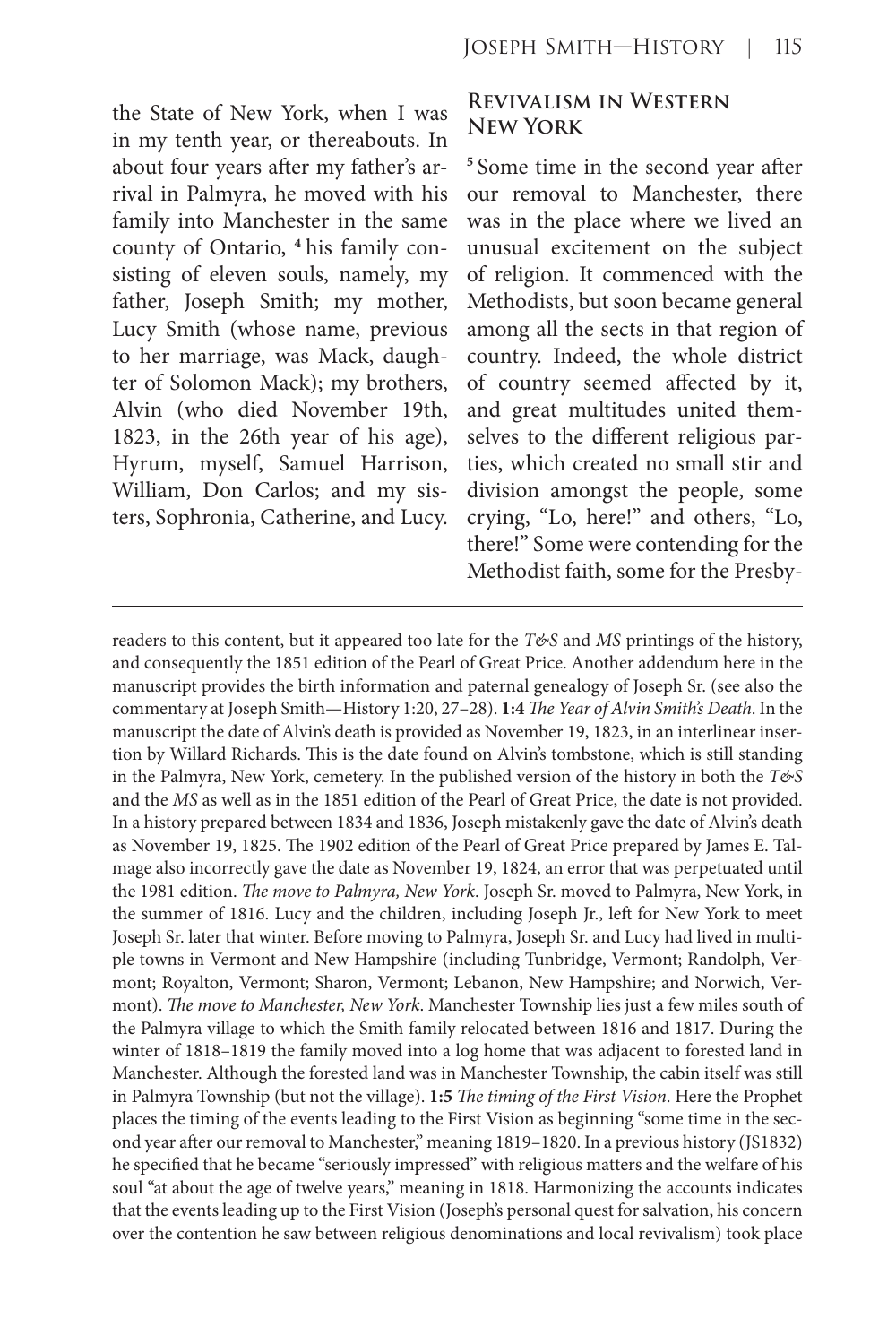terian, and some for the Baptist. **<sup>6</sup>**For, notwithstanding the great love which the converts to these different faiths expressed at the time of their conversion, and the great zeal manifested by the respective clergy, who were active in getting up and promoting this extraordinary scene of religious feeling, in order to have everybody converted, as they were pleased to call it, let them join what sect they pleased. Yet when the converts began to file off, some to one party and some to another, it was seen that the seemingly good feelings of both the priests and the converts were more pretended than real; for a scene of great confusion and bad feeling ensued—priest contending against priest, and convert against convert, so that all their good feelings one for another, if they ever had any, were entirely lost in a strife of words and a contest about opinions. **<sup>7</sup>** I was at this time in my fifteenth year. My father's family was proselyted to the Presbyterian faith, and four of them joined that church, namely, my mother Lucy; my brothers Hyrum and Samuel Harrison; and my sister Sophronia.

## **Young Joseph's Confusion over the Religious EXCITEMENT**

**<sup>8</sup>**During this time of great excitement my mind was called up to serious reflection and great uneasiness. But though my feelings were deep and often poignant, still I kept myself aloof from all these parties, though I attended their several meetings as often as occasion would permit. In process of time my mind became somewhat partial to the Methodist

between the years 1818 and 1820. *Revivals in the Palmyra, New York, area.* Historians have documented religious revivals and camp meetings occurring in the "region of country" or "the whole district of country" near Palmyra (or western New York more generally) beginning in 1818. Although the 1838 history seems to place this activity principally in 1820, it does not confine it to only Palmyra. In light of Joseph's other histories (primarily JS1832), a broader chronological perspective should be kept in mind. *Methodism, Presbyterianism, and Baptists*. In addition to these three branches of Protestantism, the early United States was home to Congregationalists, Quakers, Shakers, Episcopalians, Universalists, and other groups in a diverse religious cultural landscape. Joseph, by his own account, favored Methodism (1:8) but did not join the movement, while his mother, Hyrum, Samuel, and Sophronia joined the Presbyterians (1:7). Joseph Sr. was attracted to Universalism and was otherwise religiously unaffiliated, as were Joseph's brothers Alvin and William. **1:7** Joseph's age at the time of the First Vision is given here as occurring in his "fifteenth year" (meaning when he was fourteen years old). Elsewhere in this account, Joseph gives his age as "between fourteen and fifteen years of age" (1:22) and "a little over fourteen years of age" (1:23) at the time of the event. In other histories Joseph gave his age as "in the 16th year of my age" (JS1832), "about 14 years old" (JS1835), and "about fourteen years of age" (JS1842). The age given in the 1838 history is consistent with the 1835 and 1842 histories and with contemporary secondhand accounts (OP1840, OH1842, DNW1843). Joseph's age in the 1832 history was inserted interlineally by scribe Frederick G. Williams and is off by one year in the other accounts (Joseph would have been fifteen years old in the sixteenth year of his age). Assuming the stated age in the 1832 history came from Joseph and not from Williams, it merely indicates a lapse in memory or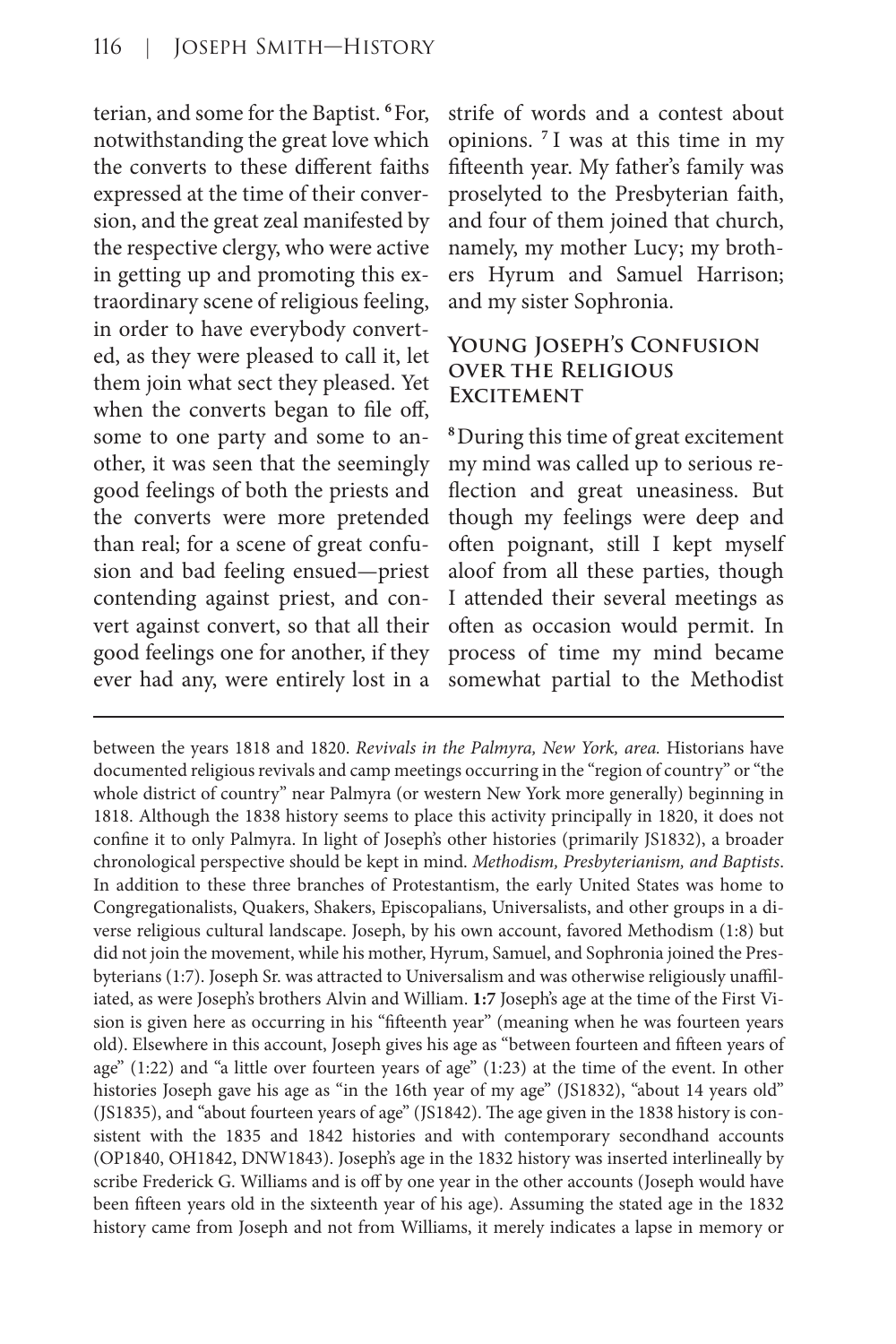sect, and I felt some desire to be united with them. But so great were the confusion and strife among the different denominations, that it was impossible for a person young as I was, and so unacquainted with men and things, to come to any certain conclusion who was right and who was wrong. **9**My mind at times was greatly excited, the cry and tumult were so great and incessant. The Presbyterians were most decided against the Baptists and Methodists, and used all the powers of both reason and sophistry to prove their errors, or, at least, to make the people think they were in error. On the other hand, the Baptists and Methodists in their turn were equally zealous in endeavoring to establish their own tenets and disprove all others. **<sup>10</sup>** In the midst of this war of words and tumult of opinions, I often said to myself, "What is to be done? Who of all these parties are right, or, are they all wrong together? If any one of them be right, which is it, and how shall I know it?"

#### **Joseph Turns to the Bible**

**11**While I was laboring under the extreme difficulties caused by the contests of these parties of religionists, I was one day reading the Epistle of James, first chapter and fifth verse, which reads, "If any of you lack wisdom, let him ask of God, that giveth to all men liberally, and upbraideth not; and it shall be given him." **12**Never did any passage of scripture come with more power to the heart of man than this did at this time to mine. It seemed to enter with great force into every feeling of my heart. I reflected on it again and again, knowing that if any person needed wisdom from God, I did. For how to act I did not know, and unless I could get more wisdom than I then had, I would never know. For the teachers of religion of the different sects understood the same passages of scripture so differently as to destroy all confidence in settling the question by an appeal to the Bible. **<sup>13</sup>**At length I came to the conclusion that I must either remain in darkness and confusion, or else I

poor arithmetic on the Prophet's part. **1:11** The first of many scriptural citations in the 1838 history appears here. The language at 1:5 draws from Luke 17:21 ("Lo, here! Lo, there!"), but this is the first overt scriptural citation. James 1:5, however, was not the only biblical passage that Joseph drew inspiration from as he wrestled with which faith to join. His 1835 account (JS1835) reports that Matthew 7:7 also prompted him to seek God in prayer. Additionally, the 1832 history (JS1832) recounts the influence of Hebrews 13:8 and Psalm 14:1 on young Joseph's thinking at the time. But as the Prophet indicates here, it was James 1:5 that had the most profound effect on him, as also mentioned in the other contemporary first- and secondhand renditions of the First Vision. **1:13** Joseph's primary motivation to seek God in prayer in this account is to resolve his confusion over which denomination to join. In the 1832 history (JS1832) the emphasis is on Joseph seeking forgiveness for his sins. These motives are not mutually exclusive. Besides the obvious fact that one of the main reasons people join a particular religious denomination over another is precisely to achieve a sense of salvation and an assurance of eternal security, historians have pointed out how these two categories had conceptual overlap in conversion accounts (especially Methodist accounts) contemporary with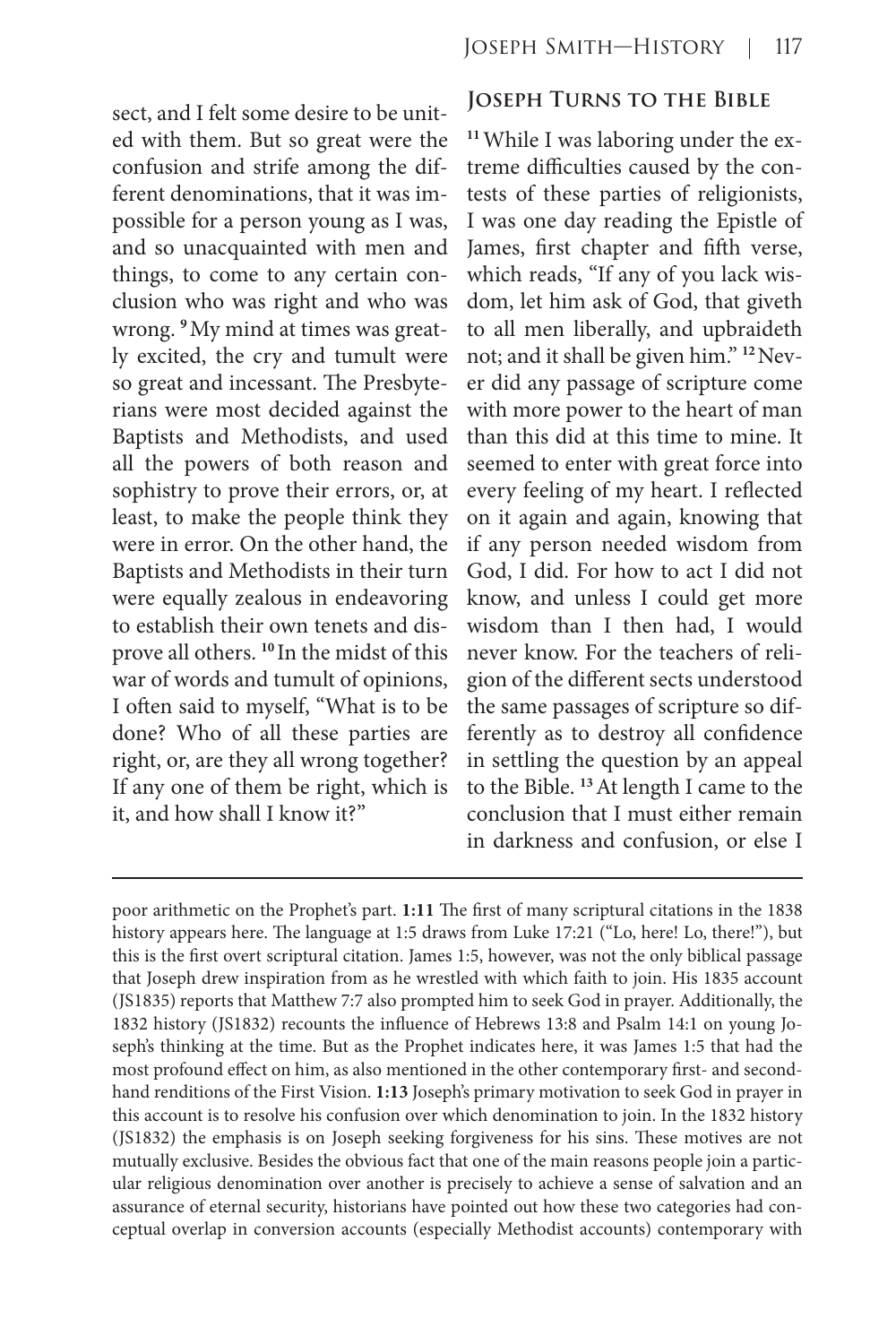must do as James directs, that is, ask of God. I at length came to the determination to ask of God, concluding that if he gave wisdom to them that lacked wisdom, and would give liberally, and not upbraid, I might venture.

# **The First Vision**

**<sup>14</sup>** So, in accordance with this, my determination to ask of God, I retired to the woods to make the attempt. It was on the morning of a beautiful, clear day, early in the spring of eighteen hundred and twenty. It was the first time in my life that I had made such an attempt, for amidst all my anxieties I had never as yet made the attempt to pray vocally. **<sup>15</sup>**After I had retired to the place where I had previously designed to go, having looked around me, and finding myself alone,

I kneeled down and began to offer up the desires of my heart to God. I had scarcely done so, when immediately I was seized upon by some power which entirely overcame me and had such an astonishing influence over me as to bind my tongue so that I could not speak. Thick darkness gathered around me, and it seemed to me for a time as if I were doomed to sudden destruction. **<sup>16</sup>** But, exerting all my powers to call upon God to deliver me out of the power of this enemy which had seized upon me, and at the very moment when I was ready to sink into despair and abandon myself to destruction—not to an imaginary ruin, but to the power of some actual being from the unseen world, who had such marvelous power as I had never before felt in any

the Prophet. Both motivations could be true at the same time: confused and dismayed over the religious divisions of his day (and even in his own family, which was religiously split), Joseph felt insecure and unsure about his eternal standing before God and so sought wisdom about which church to join precisely to find some assurance that he would achieve salvation. **1:14–15** *Timing of the vision.* In this history Joseph places the timing of the First Vision "early in the spring of eighteen hundred and twenty." This is the most precise any of the Prophet's firsthand accounts get in timing the vision. *Satan attempts to stop Joseph.* The supernatural opposition that attempted to prevent young Joseph from praying is also mentioned in the Prophet's 1835 account (JS1835). In this account Joseph describes how his "tongue seemed to be swollen in [his] mouth" so that he was unable to speak, and he writes that he "heard a noise behind [him], like some person walking towards [him]." When he looked around he "saw no person or thing that was calculated to produce the noise of walking." The language and imagery of Joseph being surrounded by darkness and feeling doomed to destruction but rallying his strength to continue calling on God parallels the experience of Moses described at Moses 1:20. The secondhand account provided by Orson Hyde (OH1842) speaks of this "thick darkness" as a "dark cloud" and mentions the adversary filling Joseph's mind "with doubts and . . . all manner of inappropriate images." 1:16 Each of Joseph's firsthand accounts mentions a bright, fiery light that the boy saw in the vision. In the 1832 history (JS1832) the Prophet described seeing "a pillar of fire" but then crossed out "fire" and substituted it with the word "light." The 1835 account (JS1835) mentions "a pillar of fire," or a "pillar of flame which was spread all around and yet nothing consumed." And the 1842 Wentworth Letter (JS1842) speaks of "a brilliant light which eclipsed the sun at noon-day." Contemporary secondhand accounts report the same thing: Orson Pratt (OP1840) described "a very bright and glorious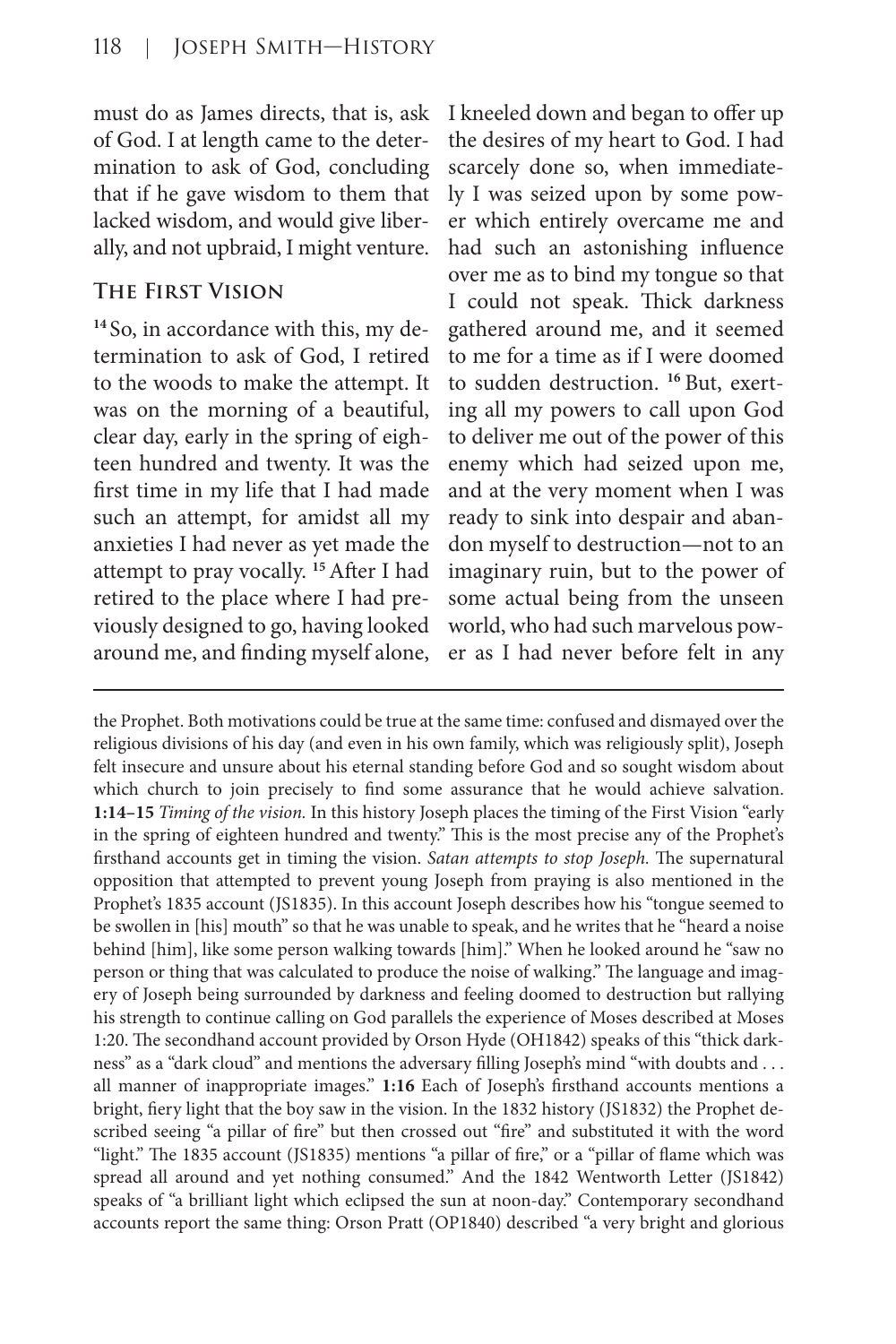being—just at this moment of great alarm, I saw a pillar of light exactly over my head, above the brightness of the sun, which descended gradually until it fell upon me. **<sup>17</sup>** (It no sooner appeared than I found myself delivered from the enemy which held me bound.)

When the light rested upon me, I saw two Personages, whose brightness and glory defy all description, standing above me in the air. One of them spake unto me, calling me by name and said, pointing to the other, "This is My Beloved Son. Hear Him!" **<sup>18</sup>**My object in going to inquire of the Lord was to know which of all the sects was right, that I might know which to join. No sooner, therefore, did I get possession of myself, so as to be able to speak, than I asked the Personages who stood above me in the

light in the heavens above," and David Nye White (DNW1843) simply calls it "a light," while Alexander Neibaur (AN1844) records "a fire towards heaven." **1:17** *Two Personages.* With one exception, each first- and secondhand account of the First Vision from the Prophet's lifetime explicitly speaks of young Joseph seeing two heavenly personages. Some of these accounts (JS1835; DNW1843; AN1844) describe one personage appearing before the other, and other accounts (OP1840; OH1842; JS1842) describe the two personages as appearing exactly alike in features and likeness. Although Joseph himself did not record a detailed description of the personages he saw, one secondhand account (AN1844) records that Joseph described the personage in the pillar of fire or light as having "light complexion [and] blue eyes" with "a piece of white cloth drawn over his shoulders, his right arm bear." The exception mentioned above is the 1832 history (JS1832), which does not overtly speak of two personages. It records, "The Lord opened the heavens upon me and I saw the Lord." Scholars have proposed various ways to reconcile the 1832 history with the later accounts. The most persuasive is that the title Lord, used twice, is referring to God the Father in the first instance and then to the Son in the second. This would harmonize with the accounts that speak of one personage appearing before the other and that claim that the two personages looked exactly alike. *"This is My Beloved Son. Hear Him!"* Two secondhand accounts (DNW1843, AN1844) report that this testimony was given by the Father during the vision. The 1832 and 1835 accounts (JS1832, JS1835) might allude to the Father's testimony but are not explicit. These two accounts, as well as Orson Pratt's (OP1842), mention that the Lord forgave Joseph's sins. **1:18** As noted above (see the commentary at 1:13), in this account the main question Joseph raises is which church he should join. This agrees with many of the other reports of the vision (JS1835; OP1840; OH1842; JS1842; DNW1843; AN1844). In his earliest account (JS1832), the Prophet emphasized his personal search for salvation without explicitly couching this quest in the context of what denomination he should join. *Never entered into my heart.* This phrase ("for at this time it had never entered into my heart that all were wrong") was, for reasons unknown, omitted in the 1902 edition of the Pearl of Great Price and was not restored until the 1981 edition. It is present in the manuscript version of this history, in the *T&S* and *MS* printings, and in the first two editions of the Pearl of Great Price (1851 and 1878). In another draft of the 1838 history the parenthetical comment reads, "For I supposed that one of them were so," which suggests some amount of ambivalence was still in Joseph's mind at the time of the vision. At first glance, this parenthetical remark would appear to contradict Joseph Smith—History 1:10 ("Who of all these parties are right; or, are they all wrong together?") and the 1832 account (JS1832) in which Joseph reports he had "found that mankind did not come unto the Lord, but that they had apostatized from the true and living faith, and there was no society or denomination that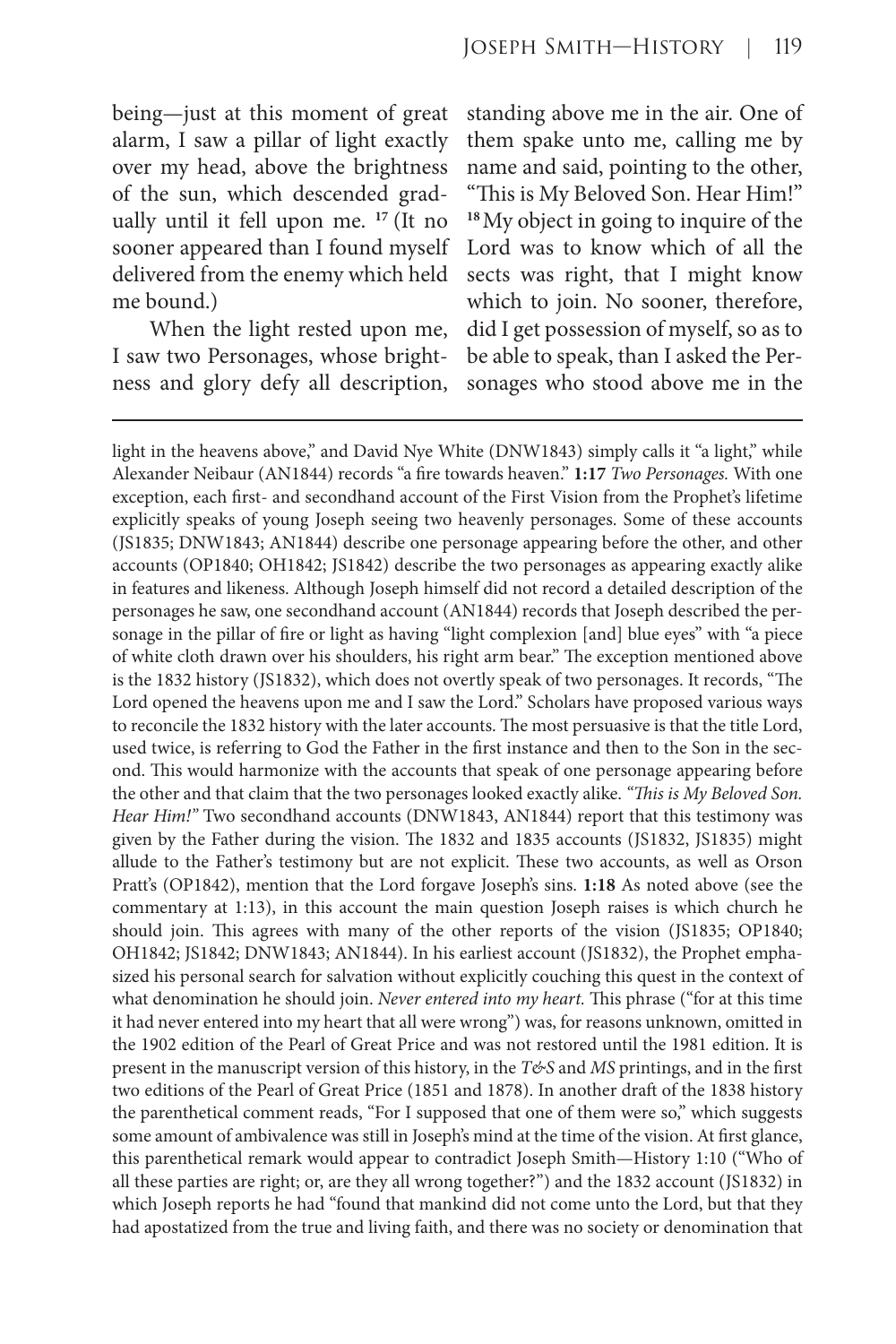light, which of all the sects was right (for at this time it had never entered into my heart that all were wrong) and which I should join. **<sup>19</sup>** I was answered that I must join none of them, for they were all wrong, and the Personage who addressed me said that all their creeds were an abomination in his sight; that those professors were all corrupt; that they draw near to me with their lips, but their hearts are far from me; they teach for doctrines the commandments of men, having a form of godliness, but they deny the power thereof*.*

**<sup>20</sup>** He again forbade me to join with any of them, and many other things did he say unto me, which I cannot write at this time. When I came to myself again, I found myself lying on my back, looking up into heaven. When the light had departed, I had no strength. But soon recovering in some degree, I went home. And as I leaned up to the fireplace, mother inquired what the matter was. I replied, "Never mind, all is well—I am well enough off." I then said to my mother, "I have learned for myself that Presbyterianism is not

[was] built upon the gospel of Jesus Christ as recorded in the New Testament." Scholars have proposed various ways to read these accounts in harmony and stress that minor variations such as these do not suggest calculating attempts to fabricate a story. **1:19** *They were all wrong.* Here and in the next verse Joseph is informed by the Lord that the churches of his day were in apostasy and that he should join none of them. This point is captured in all the extant accounts of the vision from the Prophet's lifetime except one (JS1835). Joseph's choice to report the Lord's rather blunt and sweeping condemnations in this account (for example, "they were all wrong ...," "all their creeds were an abomination ...," "those professors were all corrupt ...") may be at least partially in response to the recent opposition and hostility in Kirtland and Missouri that were fresh on the Prophet's mind (see also the discussion in the commentary at Joseph Smith—History 1:1, 22–23). Another one of Joseph's firsthand accounts (JS1842) uses much softer language than is used in this verse. It should also be kept in mind that this is Joseph's paraphrasing of what the Lord told him, not necessarily a direct quotation, so it is uncertain how much of the language is specifically from the Lord and how much was shaped by Joseph himself. *They draw near . . . the power thereof*. Quotations or paraphrases of Isaiah 29:13 and 2 Timothy 3:5. According to two accounts (JS1832 and AN1844) the Lord also drew from the language of Psalm 14:3 ("there is none that doeth good, no, not one"). The totalizing language in Psalm 14:3 is congruent with the Lord's sweeping condemnations in Joseph Smith—History 1:19. **1:20** Joseph indicates that he deliberately left out some of the Lord's words to him in the vision. We are left to speculate on exactly what else the Lord may have told him, but from details in the other extant accounts of the vision, it most likely included matters related to the apostasy, the forthcoming restoration of the gospel, and Joseph's personal standing before God. In the 1835 account (JS1835) the Prophet indicates that he saw "many angels" in the vision. The number and identity of these angels and whether they too related anything to Joseph in the vision is unknown. Joseph also fails to describe how long the vision lasted. Since he was told "many other things" during the vision that are not recorded and since, as he says next, when he came to himself he was lying on his back and physically exhausted (see also DWN1843), it might be supposed that the vision lasted some time. *Joseph's reply to his mother.* When asked by his mother what was on his mind, young Joseph refrained from telling her what he had just experienced. Instead, he provides a roundabout and ironic way of informing her of what the Lord had just told him about not joining any church, including her own (re-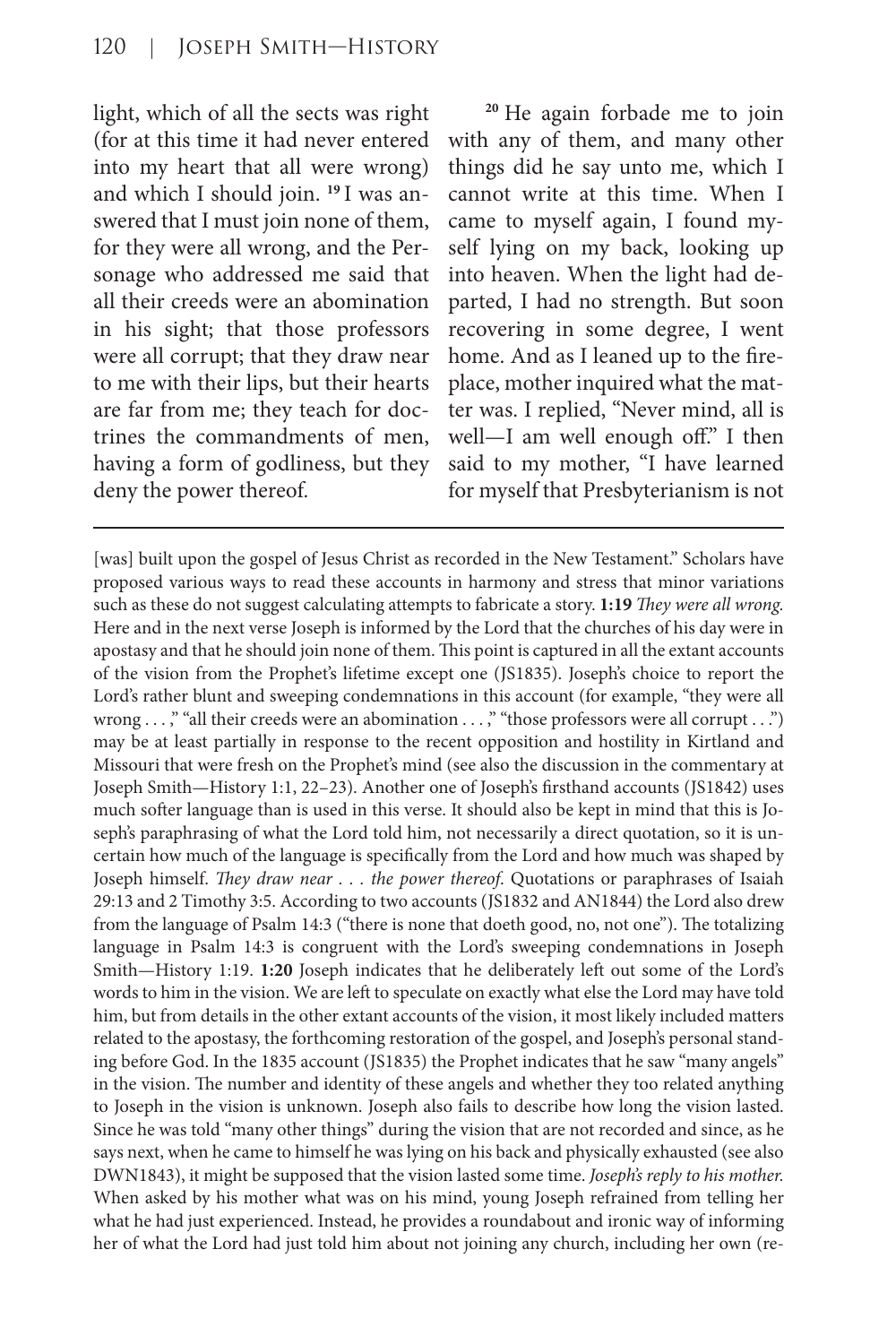true." It seems as though the adversary was aware, at a very early period of my life, that I was destined to prove a disturber and an annoyer of his kingdom, else why should the powers of darkness combine against me? Why the opposition and persecution that arose against me, almost in my infancy?

#### **The Aftermath of the Vision**

**21** Some few days after I had this vision, I happened to be in company with one of the Methodist preachers, who was very active in the before mentioned religious excitement. And, conversing with him on the subject of religion, I took occasion to give him an account of the vision which I had had. I was greatly surprised at his behavior. He treated my communication not only lightly, but with great contempt, saying it was all of the devil, that there were no such things as visions or revelations

in these days, that all such things had ceased with the apostles, and that there would never be any more of them. **<sup>22</sup>**I soon found, however, that my telling the story had excited a great deal of prejudice against me among professors of religion, and was the cause of great persecution, which continued to increase. And though I was an obscure boy, only between fourteen and fifteen years of age, and my circumstances in life such as to make a boy of no consequence in the world, yet men of high standing would take notice sufficient to excite the public mind against me, and create a bitter persecution. And this was common among all the sects—all united to persecute me.

**<sup>23</sup>**It caused me serious reflection then, and often has since, how very strange it was that an obscure boy, of a little over fourteen years of age, and one, too, who was doomed to the necessity of obtaining a scanty maintenance by his daily labor, should be

calling that earlier at 1:7 he specifies that his mother and some siblings had joined the local Presbyterian church). *When the light . . . almost in my infancy*. This portion of the narrative was inserted into the text as an addendum by Willard Richards on December 2, 1842, probably at the time Joseph related the incident to him. **1:21–23** *The Methodist preacher.* The identity of this preacher is unknown. One promising candidate is Reverend George Lane (1784– 1859). Lane was active as an itinerant minister in northern Pennsylvania and western New York between 1819 and 1825. Secondhand sources (for example, OC1834) identify Lane as being one of the ministers who had a pronounced influence on young Joseph in prompting him to seek God in prayer. But there are problems with accepting Lane as this minister, not the least being that the Prophet himself does not positively identify him. *The preacher's reaction.* Joseph remembers how shocked he was at how contemptuously the preacher treated the account of his vision. The reaction obviously made enough of an impression that eighteen years later the Prophet still remembered it. This negative first reaction to Joseph telling others about his vision may account, in part, for why the Prophet was generally reluctant to publicly report his visionary experiences. *Persecution*. Here the theme of persecution against the Prophet appears at its strongest. Joseph mentions the negative, skeptical reaction he received when he told others about his vision in some of his other accounts (for example, JS1832), but it is in this retelling that the language is most potent. It is very likely that Joseph's recollection of the de-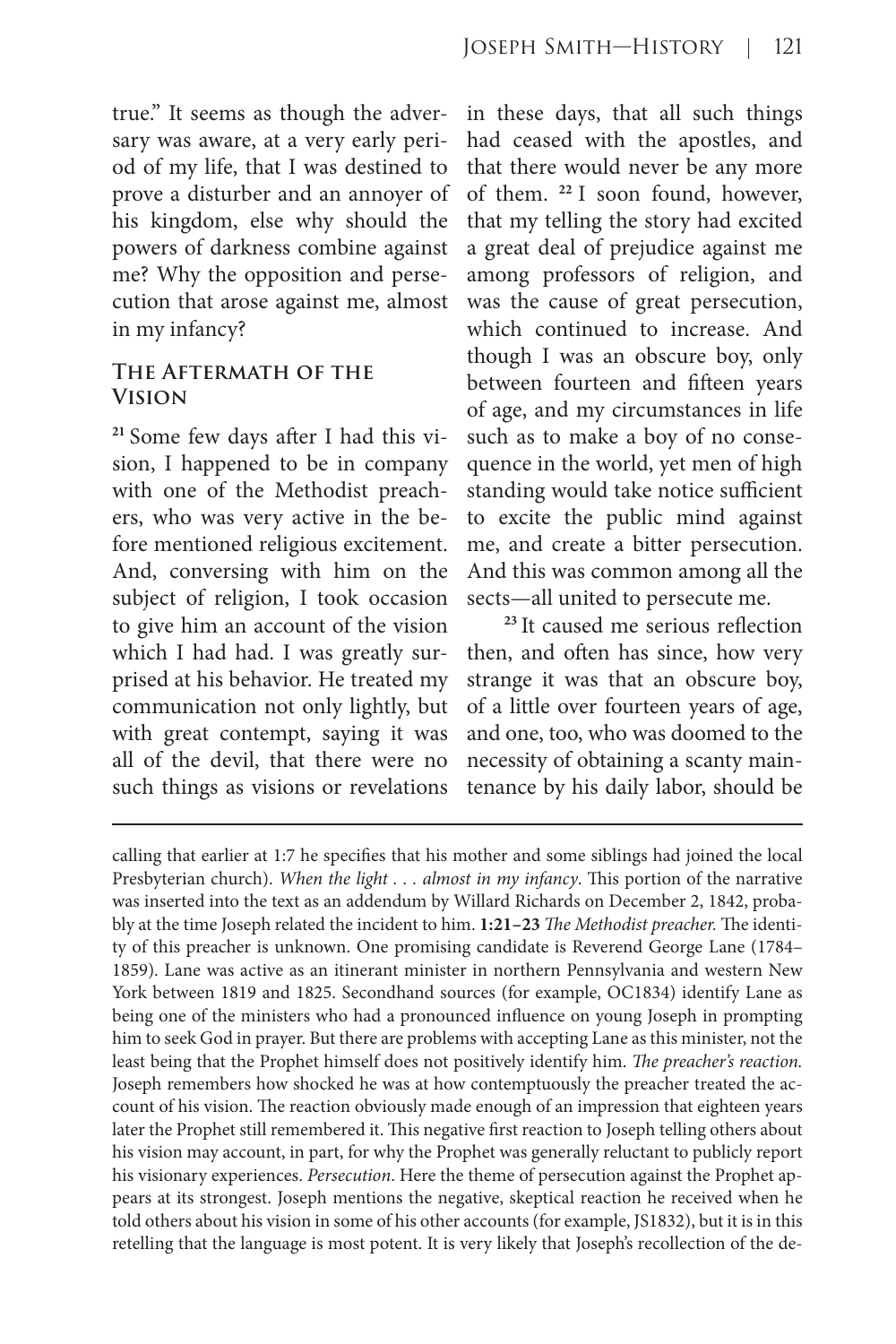thought a character of sufficient importance to attract the attention of the great ones of the most popular sects of the day, and in a manner to create in them a spirit of the most bitter persecution and reviling. But strange or not, so it was, and it was often the cause of great sorrow to myself.

#### **Joseph Affirms the Reality of His Vision**

**<sup>24</sup>**However, it was nevertheless a fact that I had beheld a vision. I have thought since, that I felt much like Paul, when he made his defense before King Agrippa, and related the account of the vision he had when he saw a light, and heard a voice, but still there were but few who believed him. Some said he was dishonest, others said he was mad, and he was ridiculed and reviled. But all this did not destroy the reality of his vision. He had seen a vision, he knew he had, and all the persecution under heaven could not make it otherwise. And though they should persecute him unto death, yet he knew, and would know to his latest breath, that he had both seen a light and heard a voice speaking unto him, and all the world could not make him think or believe otherwise.

**25** So it was with me. I had actually seen a light, and in the midst of that light I saw two Personages, and they did in reality speak to me, and though I was hated and persecuted for saying that I had seen a vision, yet it was true. And while they were persecuting me, reviling me, and speaking all manner of evil against me falsely for so saying, I was led to say in my heart, "Why persecute me for telling the truth?" I have actually seen a vision, and who am I that I can withstand God, or why does the world think to make me deny what I have actually seen? For I had seen a vision. I knew it, and I knew that God knew it, and I could not deny it, neither dared I do it. At least I knew that by so doing I would offend God and come under condemnation. **<sup>26</sup>**I had now got my mind satisfied so far as the sectarian world was concerned—that it was not my duty to join with any of them, but to continue as I was until further directed. I had found the testimony of James to be true—that a man who lacked wisdom might ask of God, and obtain, and not be upbraided.

gree and severity of this opposition, as well as the language he chose to describe it, was influenced by the recent persecutions of Kirtland and Missouri. **1:24–26** *Joseph compares himself to the Apostle Paul.* See Acts 26. Joseph uses the bold defense Paul offered before Herod Agrippa II as a comparable example to his own feelings and experience as he affirmed the reality of his vision before a skeptical public. Joseph's biblical-minded audience would have immediately understood the significance of this comparison. *What Joseph learned from the vision.* Latter-day Saints today have extrapolated several important truths from the First Vision, including points that touch on the nature of the Godhead and the reality of modern revelation. Per his own account (see Joseph Smith—History 1:26), Joseph himself walked away from the First Vision with two primary truths in mind: that he was not to join any of the churches of his day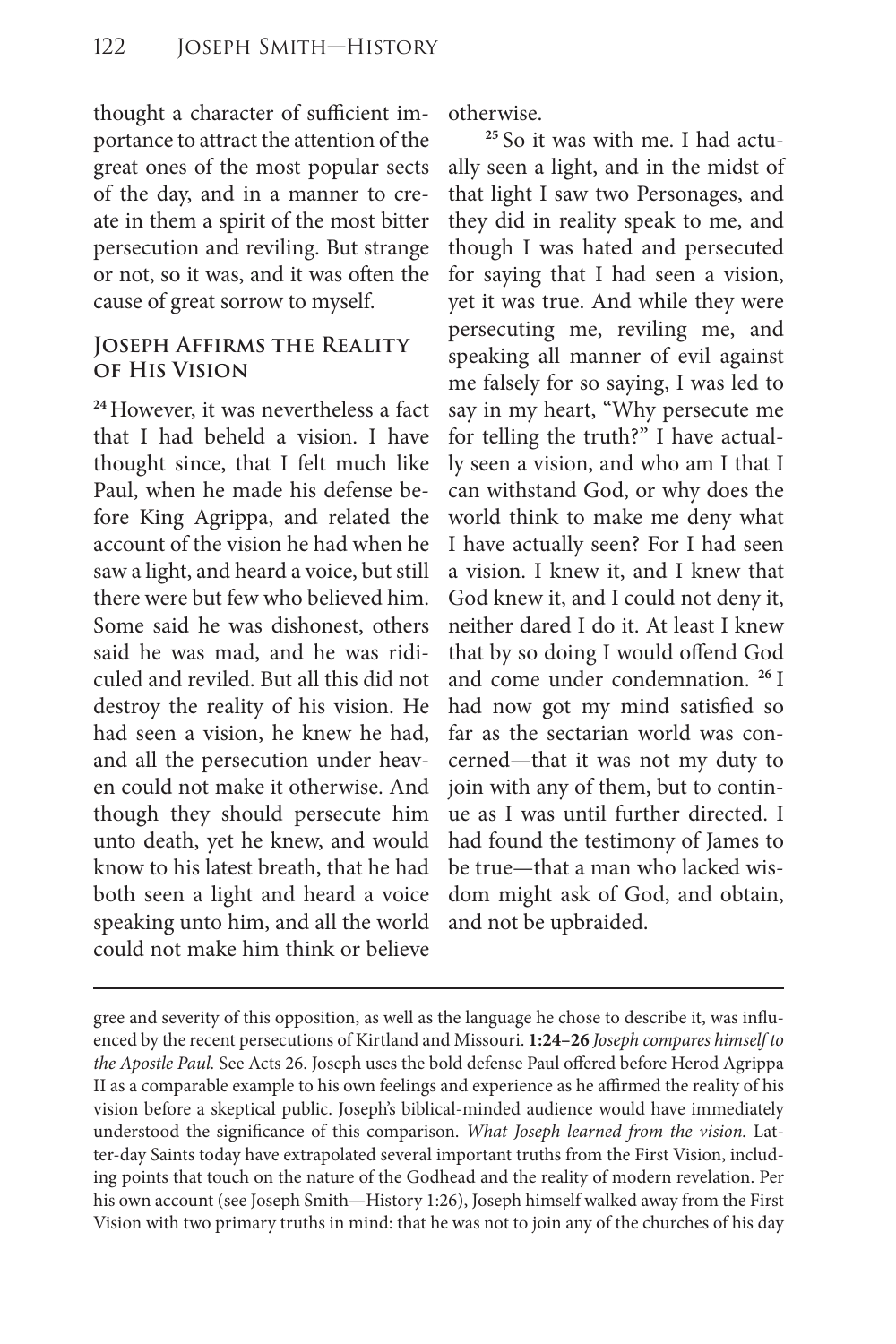#### **Joseph Falls into Youthful Errors**

**<sup>27</sup>**I continued to pursue my common vocations in life until the twenty-first of September, one thousand eight hundred and twenty-three, all the time suffering severe persecution at the hands of all classes of men, both religious and irreligious, because I continued to affirm that I had seen a vision. **<sup>28</sup>**During the space of time which intervened between the time I had the vision and the year eighteen hundred and twenty-three having been forbidden to join any of the religious sects of the day, and being of very tender years, and persecuted by those who ought to have been my friends and to have treated me kindly, and if they supposed me to be deluded to have endeavored in a proper and affectionate manner to have reclaimed me—I was left to all kinds of temptations. And, mingling with all kinds of society, I frequently fell into many foolish errors, and displayed the weakness of youth, and the foibles of human nature, which,

I am sorry to say, led me into divers temptations, offensive in the sight of God.

In making this confession, no one need suppose me guilty of any great or malignant sins. A disposition to commit such was never in my nature. But I was guilty of levity, and sometimes associated with jovial company, etc., not consistent with that character which ought to be maintained by one who was called of God as I had been. But this will not seem very strange to anyone who recollects my youth and is acquainted with my native cheery temperament.

# **The First Appearance of Moroni**

**<sup>29</sup>**In consequence of these things, I often felt condemned for my weakness and imperfections, when, on the evening of the above-mentioned twenty-first of September, after I had retired to my bed for the night, I betook myself to prayer and supplication to Almighty God for forgiveness of all my sins and follies, and also for

<sup>(</sup>inasmuch as they were in apostasy) and that God does in fact answer prayers. **1:27–28** This portion of the history transitions the narrative from the Prophet's early life and the First Vision to the first appearance of Moroni on the night of September 21, 1823. This sequence (early life > First Vision > appearance of Moroni) can be found in both earlier and later histories prepared by the Prophet (JS1832; JS1835; JS1842) and in histories prepared by contemporaries (OP1840). The First Vision and the appearance of Moroni were thus two of the pivotal early events of the unfolding Restoration as narrated by the Prophet himself. *Youthful errors.*  The Prophet's 1832 history (JS1832) also mentions how young Joseph "fell into transgressions and sinned in many things" in the intervening years between the First Vision and the appearance of Moroni. The 1835 history (JS1835) likewise describes how Joseph "had not kept the commandments" during this time. However, here the Prophet insists that he is not guilty "of any great or malignant sins." (This qualifier was likely added both to prevent the wrong impression and to rebut public accusations of Joseph's alleged deplorable behavior.) In these accounts, as in the 1838 history, Joseph is quick to also describe how he repented of his youthful sins and that it was during his penance that Moroni made his first appearance*. In making this*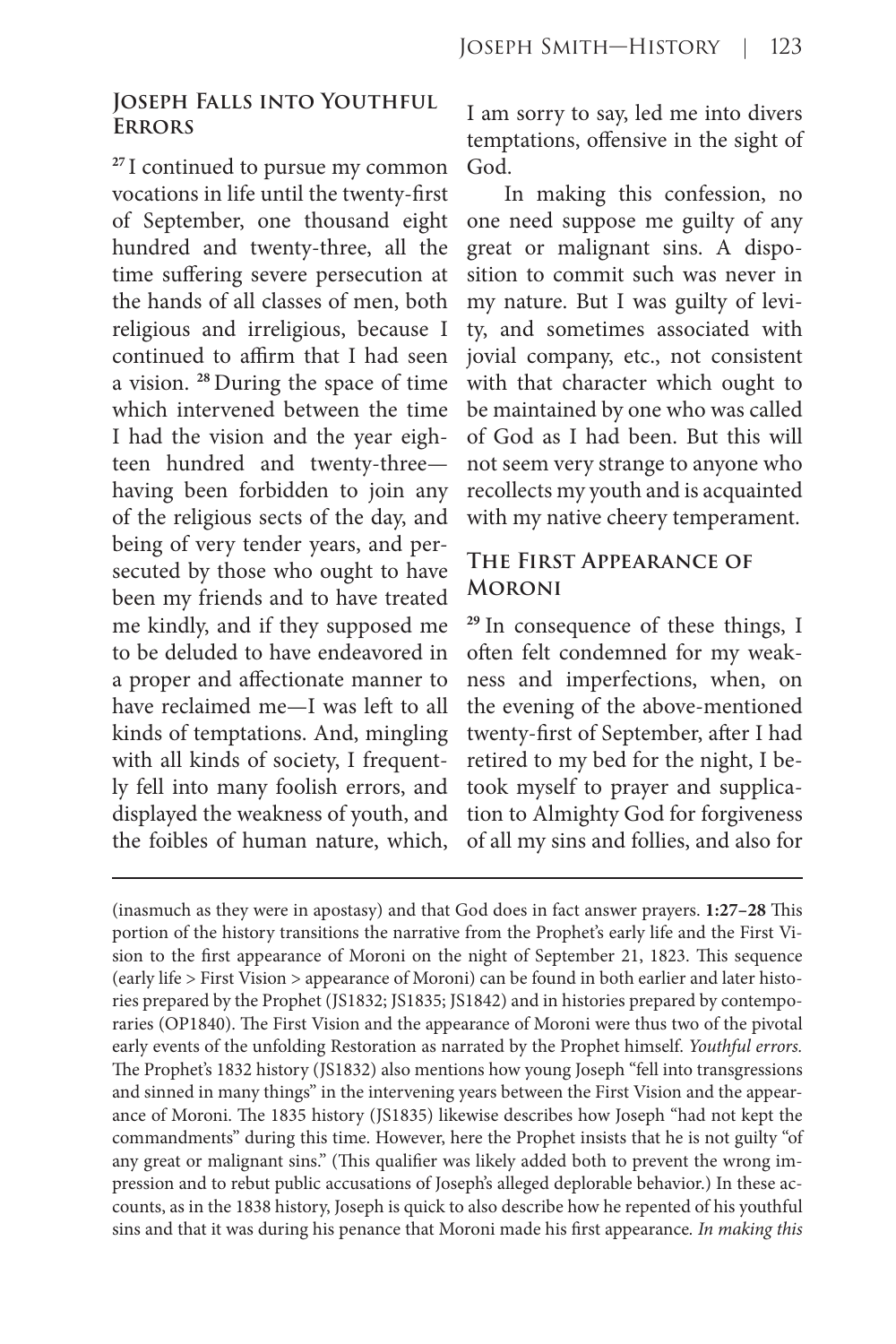a manifestation to me, that I might know of my state and standing before him. For I had full confidence in obtaining a divine manifestation, as I previously had one. **<sup>30</sup>**While I was thus in the act of calling upon God, I discovered a light appearing in my room, which continued to increase until the room was lighter than at noonday, when immediately a personage appeared at my bedside, standing in the air, for his feet did not touch the floor. **<sup>31</sup>**He had on a loose robe of most exquisite whiteness. It was a whiteness beyond anything earthly I had ever seen, nor do I believe that any earthly thing could be made to appear so exceedingly white and brilliant. His hands were naked, and his arms also, a little above the wrist. So, also, were his feet naked, as were his legs, a little above the ankles. His head and neck were also bare. I could discover that he had no other clothing on but this robe, as it was open, so that I could see into his bosom. **32** Not only was his robe exceedingly white, but his whole person was glorious beyond description, and his countenance truly like lightning. The room was exceedingly light, but not so very bright as immediately around his person. When I first looked upon him, I was afraid; but the fear soon left me. **<sup>33</sup>**He called me by name and said unto me that he was a messenger sent from the presence of God to me, and that his name was Moroni; that God had a work for me to do, and that my name should be had for good and evil among all nations, kindreds, and tongues, or that it should be both good and evil spoken of among all people.

#### **Moroni Tells Joseph of the Book of Mormon and Quotes Prophecy**

**<sup>34</sup>**He said there was a book deposited, written upon gold plates, giving an account of the former inhabitants of this continent, and the source from

*confession . . . cheery temperament*. This portion of text was added to the history in an addendum penned by Willard Richards on December 2, 1842 (see also the commentary on Joseph Smith—History 1:1, 20). **1:30–32** The appearance of Moroni is retold in other firsthand and contemporary secondhand reports (see JS1832, JS1835, JS1842, OC1834, OP1840, OH1842, LMS1844). *Description of the messenger*. In an earlier history (JS1835) the Prophet described how with the angel's appearance "the room was illuminated above the brightness of the sun." According to this account, Moroni's features were "naked, pure, and white," and the personage was "clothed with purity inexpressible." Oliver Cowdery (OC1834) similarly reported "a light like that of day, only of a purer and far more glorious appearance and brightness" appearing in the room with the visitation of the angel, who Cowdery described as having a "countenance [like] lightning" and wearing a "garment [that] was perfectly white." **1:33** In the manuscript copy, the name of the angel is given here as Nephi. This was almost certainly a clerical or scribal error. Sources from both before and after the 1838 history, including those from Joseph himself, identify the messenger as Moroni. The error in the manuscript, however, was not caught until decades after its composition, and so the mistaken identity of the angel was perpetuated in print, including in the *T&S* and *MS* printings of the history in the 1840s and in the 1851 first edition of the Pearl of Great Price. **1:34** Here the Book of Mormon, including its origin and contents, is referenced for the first time in this history. Joseph's narrative about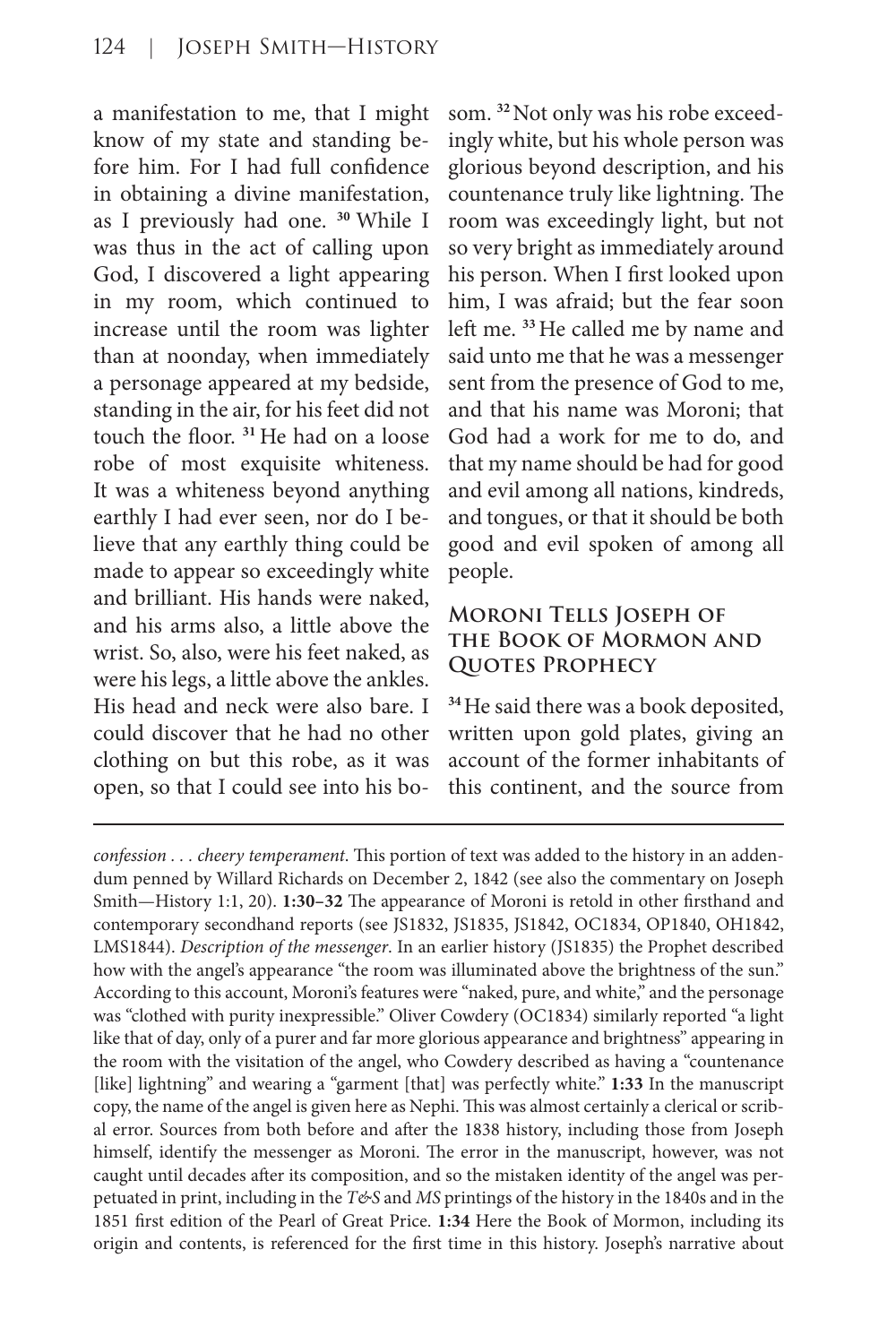whence they sprang. He also said that the fulness of the everlasting Gospel was contained in it, as delivered by the Savior to the ancient inhabitants. **<sup>35</sup>**Also, that there were two stones in silver bows—and these stones, fastened to a breastplate, constituted what is called the Urim and Thummim—deposited with the plates; and the possession and use of these stones were what constituted "seers" in ancient or former times, and that God had prepared them for the purpose of translating the book.

**<sup>36</sup>**After telling me these things, he commenced quoting the prophecies of the Old Testament. He first quoted part of the third chapter of Malachi;

bringing forth and translating the record will occupy the next thirty-four verses. As with the First Vision, the Prophet gave multiple accounts of the coming forth and translation of the Book of Mormon. Many of these accounts, in fact, were retold right alongside his other renditions of the First Vision (see JS1832; JS1835; JS1842). Clearly in Joseph's mind the two events were linked and were considered foundational to his prophetic calling. *Written upon gold plates*. Joseph and other witnesses to the plates, or those who otherwise handled them in some capacity, described them as being gold or having "the appearance of gold"; weighing between forty to sixty pounds; measuring about six or seven inches wide, eight inches long, and four to six inches thick; having individual plates as thick as "common tin" or parchment; having a portion sealed; having three D-shaped rings binding the plates; and being "engraved" on both sides with "characters" or "hieroglyphics." *An account of the former inhabitants of this continent*. Although on occasion the Prophet appealed to artifacts from both North and Central America as evidence for the antiquity of the Book of Mormon, he never gave a detailed description of the geography or of the ancient setting of the events recorded in the text. During the Prophet's lifetime, readers of the book began formulating geography theories to situate the text in a real-world setting, but none of these nor any subsequent theories have ever arisen to the level of revealed authority for the Church as a whole. In her memoirs (LMS1844), Joseph's mother, Lucy Mack Smith, related how Moroni instructed young Joseph about the ancient inhabitants of America as the boy prepared for the recovery and translation of the record, a detail the Prophet also reported in another history (JS1842). **1:35** Joseph's use of the term "Urim and Thummim" to describe the instrument he recovered with the plates (compare JS1835) likely takes its lead from early Church leaders W. W. Phelps and Oliver Cowdery (OC1834, including the excerpted passage below), who both had previously drawn a connection between the biblical oracular device and the Nephite "interpreters" (see Exodus 28:30; Numbers 27:21; Mosiah 8:13; 28:11, 13) in Church publications. In his earliest account of the coming forth of the Book of Mormon (JS1832), the Prophet described this instrument as a set of "spectacles" that had been prepared to translate the book without giving it the name Urim and Thummim. Besides attesting to the use of the Nephite interpreters that were deposited with the plates, eyewitnesses to the translation of the Book of Mormon also described Joseph placing another seer stone in his possession in the bottom of a hat, drawing the brim of the hat over his face to block out external light, and then reading off the translated words as they appeared in the stone. It is unclear precisely when in the course of translation the Prophet used the Nephite interpreters and when he used his personal seer stone. Part of this confusion is because the term "Urim and Thummim" was eventually used to describe both the Nephite interpreters and the seer stone. In any case, the overriding theme that is emphasized in these and other accounts of the translation of the record is the miraculous nature of the work that was beyond Joseph's natural abilities. **1:36–41** Toward the end of his life, nearly twenty years after Moroni's appearance, Joseph would return to Malachi 3–4 in his exposition on the doc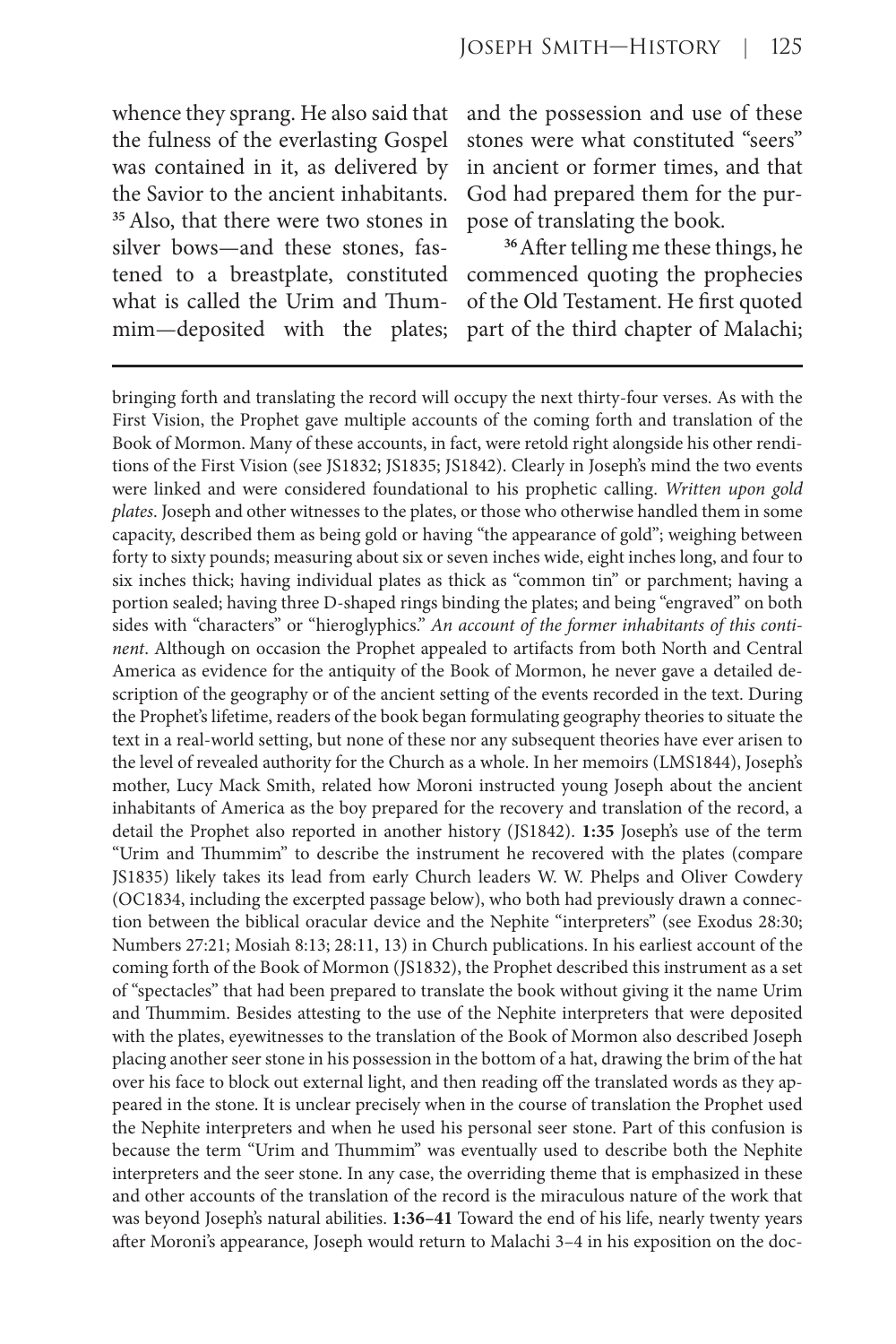and he quoted also the fourth or last chapter of the same prophecy, though with a little variation from the way it reads in our Bibles. Instead of quoting the first verse as it reads in our books, he quoted it thus, **37** "For behold, the day cometh that shall burn as an oven, and all the proud, yea, and all that do wickedly shall burn as stubble. For they that come shall burn them, saith the Lord of Hosts, that it shall leave them neither root nor branch." **<sup>38</sup>**And again, he quoted the fifth verse thus, "Behold, I will reveal unto you the Priesthood, by the hand of Elijah the prophet, before the coming of the great and dreadful day of the Lord." **<sup>39</sup>**He also quoted the next verse differently, "And he shall plant in the hearts of the children the promises made to the fathers, and the hearts of the children shall turn to their fathers. If it were not so, the whole earth would be utterly wasted at his coming."

**<sup>40</sup>**In addition to these, he quoted the eleventh chapter of Isaiah, saying that it was about to be fulfilled. He quoted also the third chapter of Acts, twenty-second and twenty-third verses, precisely as they stand in our New Testament. He said that that prophet was Christ, but the day had not yet come when they who would not hear his voice should be cut off from among the people, but soon would come. **<sup>41</sup>**He also quoted the second chapter of Joel, from the twenty-eighth verse to the last. He also said that this was not yet fulfilled, but was soon to be. And he further stated that the fulness of the Gentiles was soon to come in. He quoted many other passages of scripture and offered many explanations which cannot be mentioned here. **<sup>42</sup>**Again, he told me, that when I got those plates of which he had spoken—for the time that they should be obtained was not yet fulfilled—I should not show them to any person, neither the breastplate with the Urim and Thummim, only to those to whom I should be commanded to show them. If I did, I should be destroyed. While he was conversing with me about the plates, the vision was opened to my mind that I could see the place where the plates were deposited, and that so clearly and distinctly that I knew the place again when I visited it.

trine of sealing and of baptism for the dead (See Doctrine and Covenants 128:17–18; compare Doctrine and Covenants 2; 27:9; 110:13–16). *That prophet was Christ*. Moroni's quotation of Acts 3:22–23 in turn draws from Deuteronomy 18:15, 19 and Leviticus 23:29 (compare 1 Nephi 10:4; 22:20). *The fulness of the Gentiles*. Alluding, perhaps, to Romans 11:25 (compare Luke 21:24; Doctrine and Covenants 45:24–30). **1:42** The Book of Mormon foretold that special witnesses would be selected to view the plates "by the power of God" and bear testimony to the world (see 2 Nephi 27:12–13; Ether 5). These special witnesses (Oliver Cowdery, Martin Harris, and David Whitmer) were selected by revelation (see Doctrine and Covenants 5:11– 18; 17). Other men and women had tactile encounters with the plates in various indirect ways (for instance, hefting the plates as they were wrapped in a tow frock or tracing them with a finger as they were left covered on a table). The testimony of the Eight Witnesses complements the testimony of the Three by describing their experience of having been shown the plates and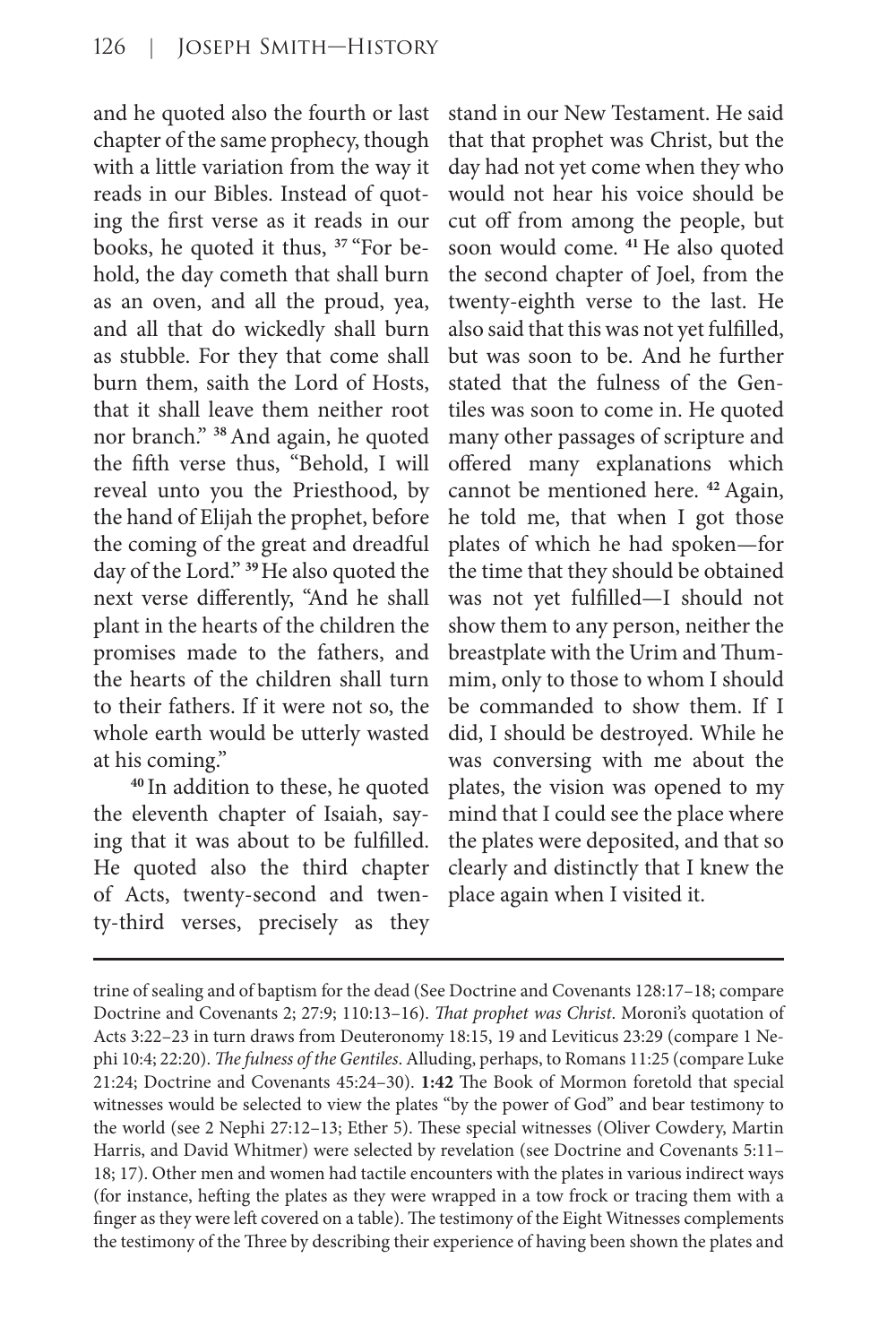#### **The Second Appearance of Moroni**

**<sup>43</sup>**After this communication, I saw the light in the room begin to gather immediately around the person of him who had been speaking to me, and it continued to do so until the room was again left dark, except just around him. When, instantly I saw, as it were, a conduit open right up into heaven, and he ascended till he entirely disappeared, and the room was left as it had been before this heavenly light had made its appearance. **44** I lay musing on the singularity of the scene and marveling greatly at what had been told to me by this extraordinary messenger. When, in the midst of my meditation, I suddenly discovered that my room was again beginning to get lighted, and in an instant, as it were, the same heavenly messenger was again by my bedside. **45** He commenced and again related the very same things which he had done at his first visit, without the least variation. Which having done, he informed me of great judgments which were coming upon the earth, with great desolations by famine, sword, and pestilence, and that these grievous judgments would come on the earth in this generation. Having related these things, he again ascended as he had done before.

## **The Third Appearance of Moroni**

**46** By this time, so deep were the impressions made on my mind, that sleep had fled from my eyes, and I lay overwhelmed in astonishment at what I had both seen and heard. But what was my surprise when again I beheld the same messenger at my bedside, and heard him rehearse or repeat over again to me the same things as before, and added a caution to me, telling me that Satan would try to tempt me (in consequence of the indigent circumstances of my father's family) to get the plates for the purpose of getting rich. This he forbade me, saying that I must have no other object in view in getting the plates but to glorify God, and must not be influenced by any other motive than that of building his kingdom. Otherwise, I could not get them. **<sup>47</sup>**After this third visit, he again ascended into heaven as before, and I was again left to ponder on the strangeness of what I had just experienced. When almost immediately after the heavenly messenger had ascended from me for the third time, the cock crowed, and I found that day was approaching, so that our interviews must have occupied the whole of that night.

handling them directly without any supernatural or visionary experience. **1:45** The apocalyptic warnings of Moroni during his second visit are consonant with the scriptures the angel cited during the first visit, particularly with Joel 2:28–32. **1:46** Moroni's warning was prescient since according to Joseph in his 1832 history (JS1832) and Oliver Cowdery (OC1834), upon his first encounter with the plates Joseph was tempted by their monetary value. For this he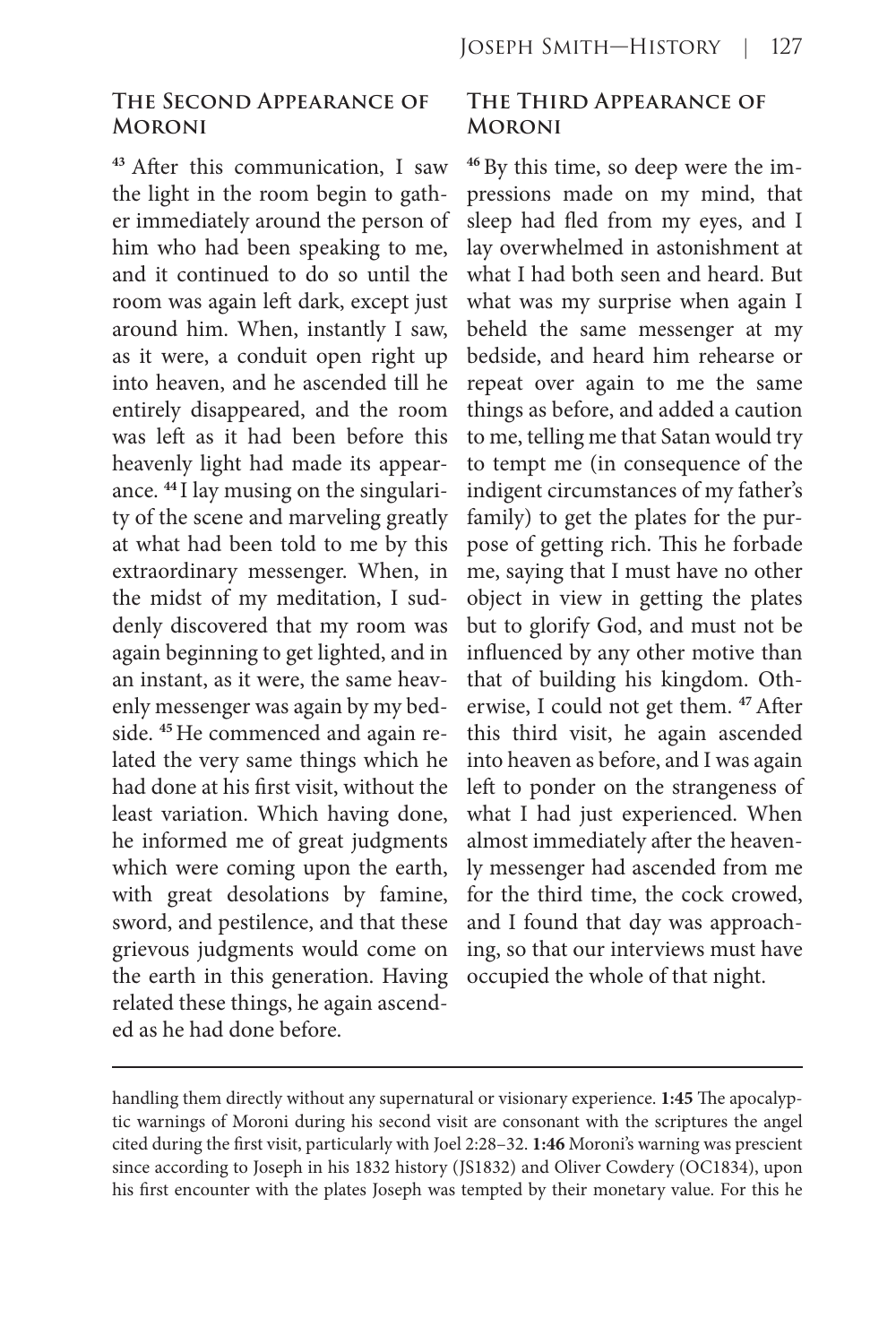## **The Fourth Appearance of Moroni**

**<sup>48</sup>**I shortly after arose from my bed, and, as usual, went to the necessary labors of the day. But, in attempting to work as at other times, I found my strength so exhausted as to render me entirely unable. My father, who was laboring along with me, discovered something to be wrong with me, and told me to go home. I started with the intention of going to the house. But, in attempting to cross the fence out of the field where we were, my strength entirely failed me, and I fell helpless on the ground, and for a time was quite unconscious of anything. **<sup>49</sup>**The first thing that I can recollect was a voice speaking unto me, calling me by name. I looked up, and beheld the same messenger standing over my head, surrounded by light as before. He then again related unto me all that he had related to me the previous night, and commanded me to go to my father and tell him of the vision and commandments which I had received. **<sup>50</sup>**I obeyed. I returned to my father in the field and rehearsed the whole matter to him. He replied to me that it was of God, and told me to go and do as commanded by the messenger. I left the field and went to the place where the messenger had told me the plates were deposited, and owing to the distinctness of the vision which I had had concerning it, I knew the place the instant that I arrived there.

#### **Joseph Discovers the Plates**

**51** Convenient to the village of Manchester, Ontario county, New York, stands a hill of considerable size, and the most elevated of any in the neighborhood. On the west side of this hill, not far from the top, under a stone of considerable size, lay the plates, deposited in a stone box. This stone was thick and rounding in the middle on the upper side, and thinner towards the edges, so that the middle part of it was visible above the ground, but the edge all around was covered with earth. **<sup>52</sup>**Having removed the earth, I obtained a lever, which I got fixed under the edge of the stone, and with a little exertion raised it up. I looked

earned the angel's censure. **1:48–50** Lucy Mack Smith recounts (in LMS1844) how Joseph was initially reluctant to tell his father about his encounter with the angel out of fear that his father would not believe him. On the contrary, as related here and in another history (JS1835), Joseph Sr. not only believed the boy's account but "wept" and assured Joseph that "it was a vision from God." **1:51** The "hill of considerable size" where the plates lay deposited goes unnamed in this history as it does in Joseph's other firsthand accounts of the recovery of the plates. During the Prophet's lifetime, Latter-day Saints began identifying this hill as Cumorah, the same hill mentioned in the Book of Mormon as the location of the final Nephite destruction. Joseph appears to have accepted this identification but did not explicitly make the connection until the end of his life (see Doctrine and Covenants 128:20). Whether the Prophet arrived at this identification by revelation or simply adopted a usage that was already common among members of the Church is unknown. *Convenient to . . . the top*. This block of text was inserted into the manuscript of the 1838 history by scribe James Mulholland on a loose slip of paper pinned to the manuscript and marked with an asterisk. A brief note from Mulholland on the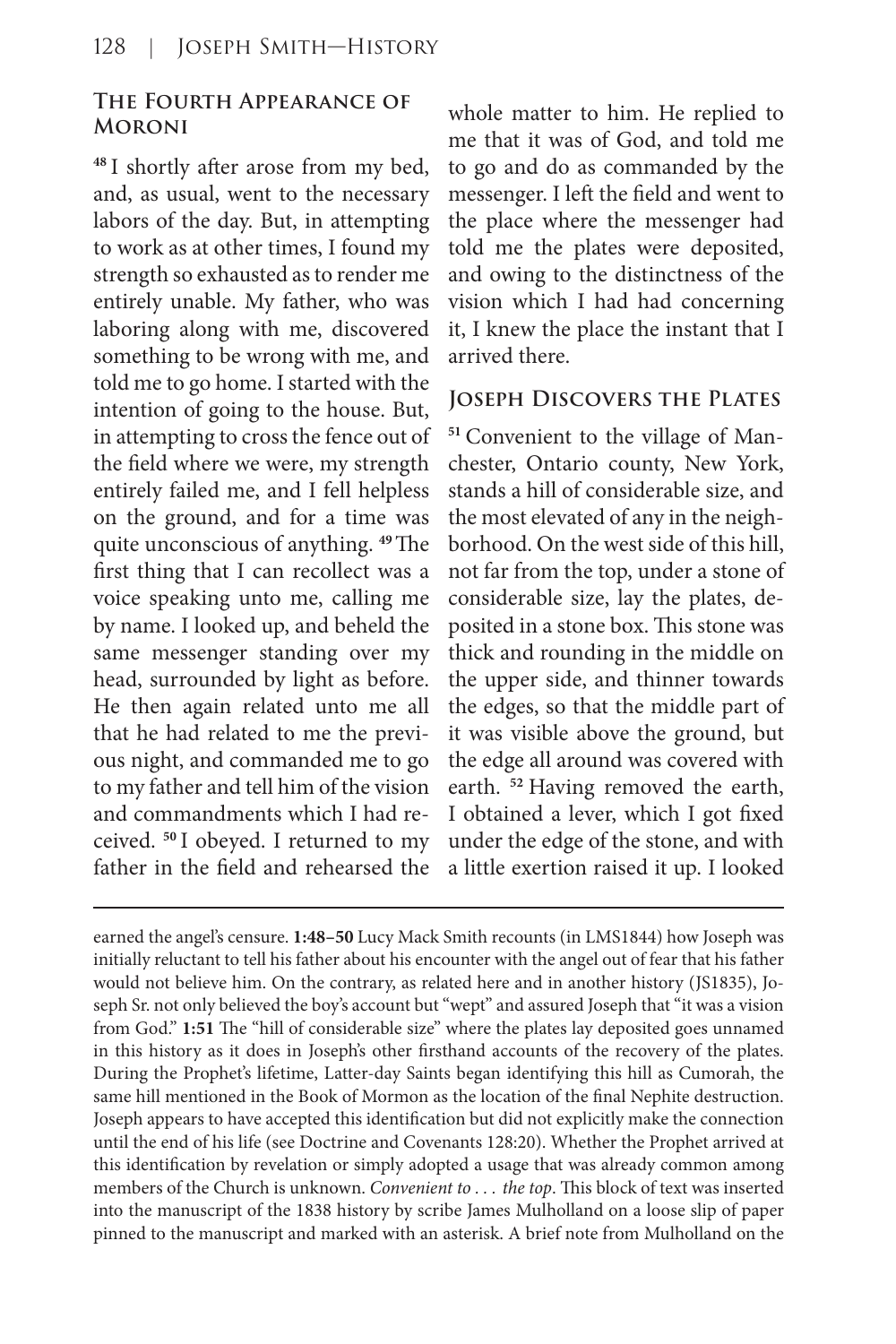in, and there indeed did I behold the plates, the Urim and Thummim, and the breastplate, as stated by the messenger. The box in which they lay was formed by laying stones together in some kind of cement. In the bottom of the box were laid two stones crossways of the box, and on these stones lay the plates and the other things with them.

**<sup>53</sup>**I made an attempt to take them out, but was forbidden by the messenger, and was again informed that the time for bringing them forth had not yet arrived, neither would it, until four years from that time. But he told me that I should come to that place precisely in one year from that time, and that he would there meet with me, and that I should continue to do so until the time should come for obtaining the plates. **<sup>54</sup>**Accordingly, as I had been commanded, I went at the end of each year, and at each time I

found the same messenger there and received instruction and intelligence from him at each of our interviews, respecting what the Lord was going to do, and how and in what manner his kingdom was to be conducted in the last days.

#### **Joseph Is Hired by Josiah Stoal and Marries Emma Hale**

**<sup>55</sup>** As my father's worldly circumstances were very limited, we were under the necessity of laboring with our hands, hiring out by day's work and otherwise, as we could get opportunity. Sometimes we were at home, and sometimes abroad, and by continuous labor were enabled to get a comfortable maintenance. **<sup>56</sup>**In the year 1823 my father's family met with a great affliction by the death of my eldest brother, Alvin. In the month of October, 1825, I hired with an

slip of paper explains that this text was included at his (Mulholland's) recommendation "in order that the history be satisfactory." **1:53** Unmentioned here (see commentary at Joseph Smith—History 1:46) is the rebuke Joseph received from the angel after being tempted by the monetary value of the gold plates. Also unmentioned here is the detail preserved in the recollection offered by Joseph Knight (an early supporter of the Prophet) that the Prophet was instructed to bring his older brother Alvin with him to the hill the next year. **1:56** *Date of Alvin's death*. The year of Alvin's death was erroneously given as 1824 in the manuscript of the 1838 history and the *T&S* and *MS* printings. This error was not corrected until the 1981 edition of the Pearl of Great Price. In fact, Alvin died on November 19, 1823. (See also the commentary at 1:4.) *Josiah Stoal*. Josiah Stoal (or Stowell; 1770–1844) was a farmer and sawmill owner and early supporter of the Prophet, acting as a witnesses for the defense when in 1826 Joseph was brought before a court in South Bainbridge, New York, on charges of being a "disorderly person" because of his money digging. Stoal was also present in the Smith home in New York when Joseph arrived with the plates in 1827, and he joined the Church in 1830. *Money digging*. Searching for lost items and purported lost treasure through "magical" means such as seer stones or divining rods was practiced by some in Joseph's day. The Smith family participated, to some extent, in this folk magic culture, which they and other devout Christians of the time did not necessarily see as incompatible with their faith in biblical miracles. Joseph himself had a local reputation for being someone who could be consulted to locate lost objects with a seer stone, which is why Stoal hired him in the first place. The Prophet never denied his youthful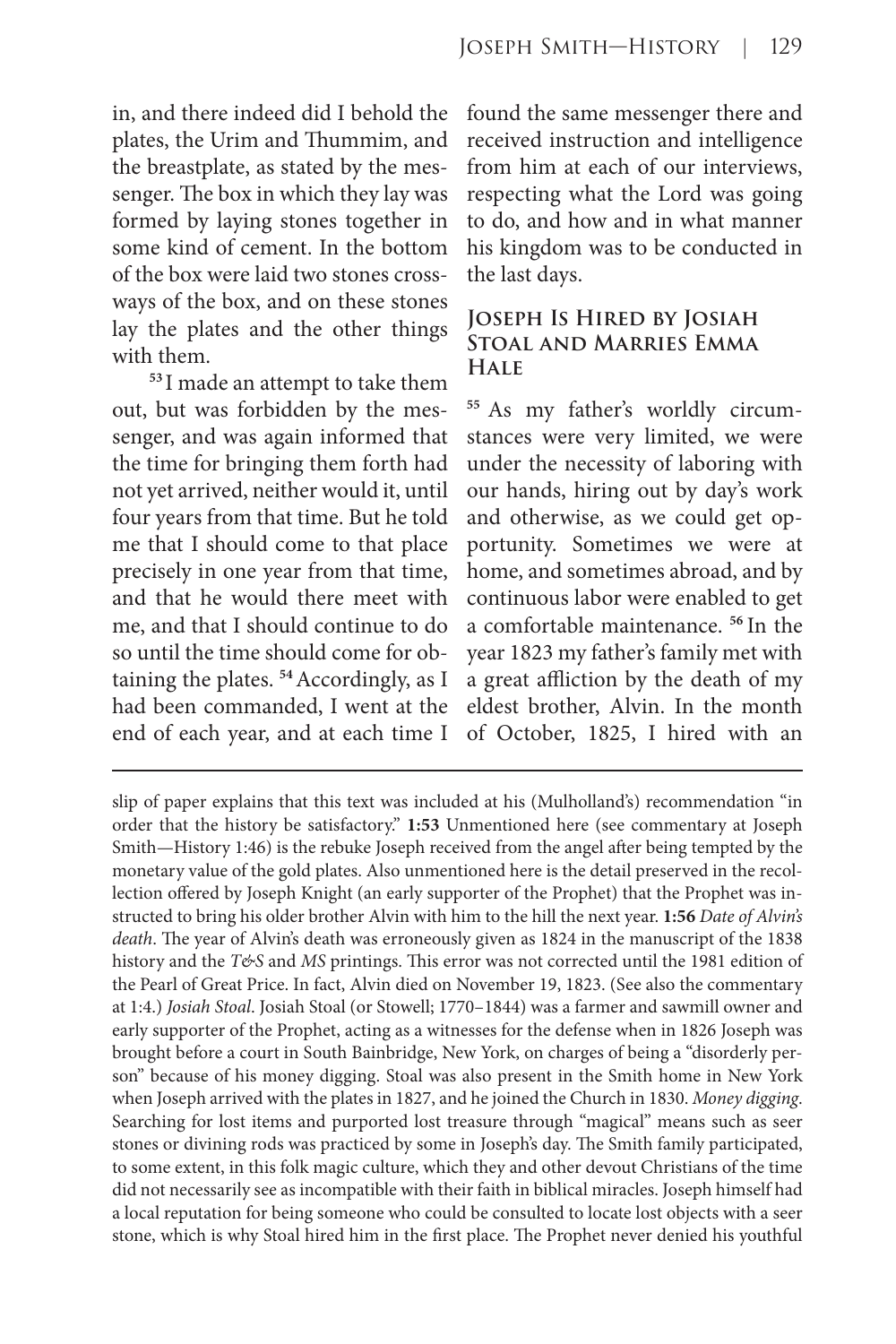old gentleman by the name of Josiah Stoal, who lived in Chenango county, State of New York. He had heard something of a silver mine having been opened by the Spaniards in Harmony, Susquehanna county, State of Pennsylvania, and had, previous to my hiring to him, been digging in order, if possible, to discover the mine.

After I went to live with him, he took me, with the rest of his hands, to dig for the silver mine, at which I continued to work for nearly a month, without success in our undertaking, and finally I prevailed with the old gentleman to cease digging after it. Hence arose the very prevalent story of my having been a money-digger. **<sup>57</sup>**During the time that I was thus employed, I was put to board with a Mr. Isaac Hale, of that place. It was there I first saw my wife (his daughter), Emma Hale. On the 18th of January, 1827, we were married, while I was yet employed in the service of Mr. Stoal. **58** Owing to my continuing to assert that I had seen a vision, persecution still followed me, and my wife's father's family were very much opposed to our being married. I was, therefore, under the necessity of taking her elsewhere. So we went and were married at the house of Squire Tarbill, in South Bainbridge, Chenango county, New York. Immediately after my marriage, I left Mr. Stoal's, and went to my father's, and farmed with him that season.

#### **Joseph Obtains the Plates**

**59** At length the time arrived for obtaining the plates, the Urim and Thummim, and the breastplate. On the twenty-second day of September, one thousand eight hundred and twenty-seven, having gone as usual at the end of another year to the place where they were deposited, the same heavenly messenger delivered them up to me with this charge: that I should be responsible for them, that if I should let them go carelessly, or through any neglect of mine, I should be cut off, but that if I would use all my endeavors to preserve them, until he, the messenger, should call for them, they should be protected. **<sup>60</sup>**I soon found out the reason why I had received such strict charges to keep them safe, and why it was that the messenger had said that when I had done what was required at my hand, he would call for them. For no sooner was it known that I had them, than the most strenuous exertions were used to get them from me. Ev-

forays into money digging, but he later did distance himself from these activities and downplayed the influence folk magic had on his early upbringing. **1:57–58** Isaac Hale (1763–1839), his wife, and their daughter Emma (1804–1879) were living in Harmony, Pennsylvania, at the time of the 1825 digging excursion. Isaac was a farmer, hunter, innkeeper and, along with his daughter, active in the Methodist church in Harmony. He was deeply skeptical of his son-inlaw's claims to having seen visions (as mentioned here and confirmed by other sources), which led to increased tensions between the two and likely influenced Joseph's memory of having felt persecuted during this time. **1:59–60** Reminiscences from sources both hostile and friendly toward Joseph confirm that some local Palmyra residents took his claims to having golden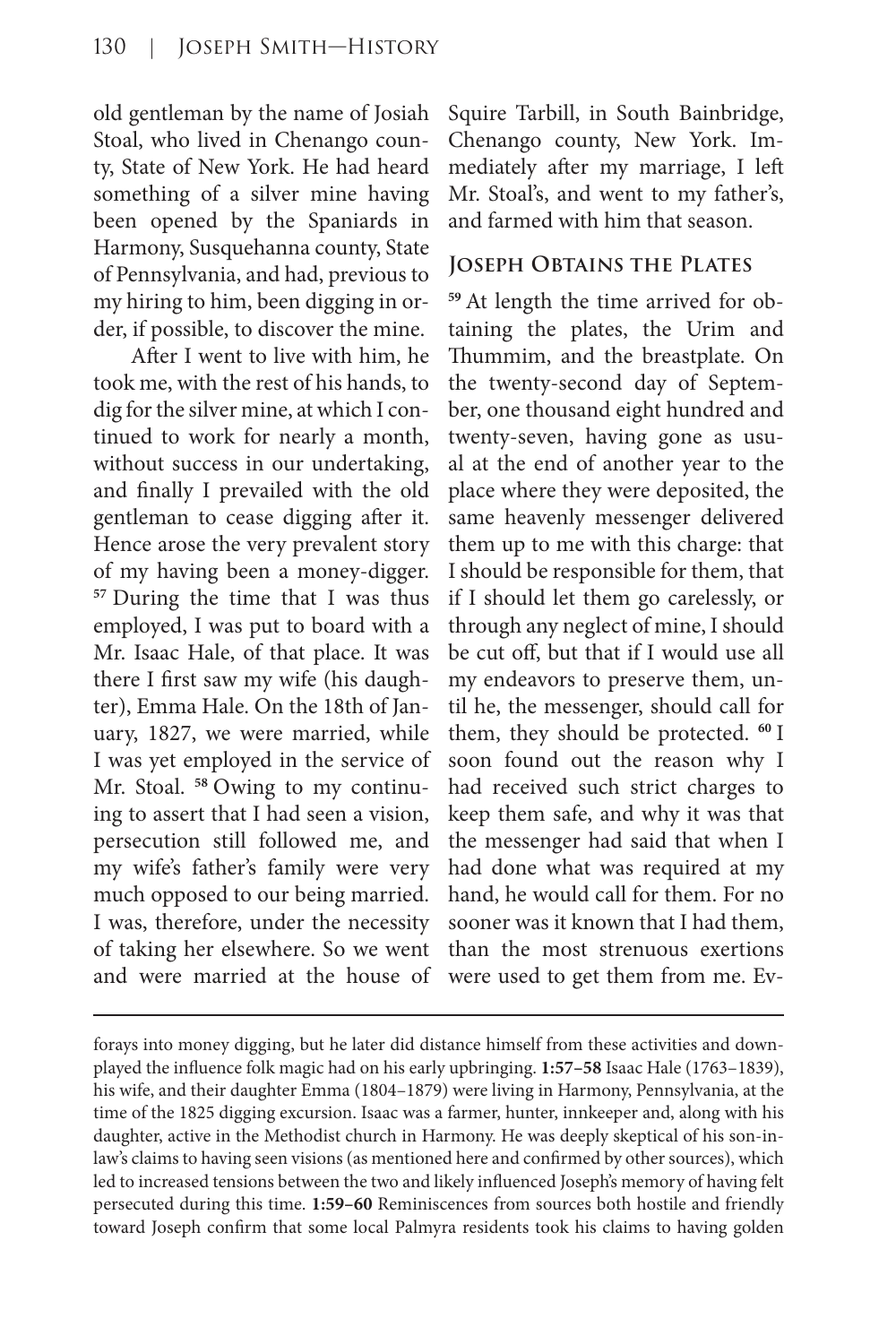ery stratagem that could be invented was resorted to for that purpose. The persecution became more bitter and severe than before, and multitudes were on the alert continually to get them from me if possible.

But by the wisdom of God, they remained safe in my hands, until I had accomplished by them what was required at my hand. When, according to arrangements, the messenger called for them, I delivered them up to him. And he has them in his charge until this day, being the second day of May, one thousand eight hundred and thirty-eight. <sup>61</sup> The excitement, however, still continued, and rumor with her thousand tongues was all the time employed in circulating falsehoods about my father's family, and about myself. If I were to relate a thousandth part of them, it would fill up volumes. The persecution, however, became so intolerable that I was under the necessity of leaving Manchester, and going with my wife to Susquehanna county, in the State of Pennsylvania. While preparing to start—being very poor, and the persecution so heavy upon us that there

was no probability that we would ever be otherwise—in the midst of our afflictions we found a friend in a gentleman by the name of Martin Harris, who came to us and gave me fifty dollars to assist us on our journey. Mr. Harris was a resident of Palmyra township, Wayne county, in the State of New York, and a farmer of respectability.

## **Translation of the Record Begins**

**<sup>62</sup>**By this timely aid was I enabled to reach the place of my destination in Pennsylvania, and immediately after my arrival there I commenced copying the characters off the plates. I copied a considerable number of them, and by means of the Urim and Thummim I translated some of them, which I did between the time I arrived at the house of my wife's father, in the month of December, and the February following. **<sup>63</sup>**Sometime in this month of February, the aforementioned Mr. Martin Harris came to our place, got the characters which I had drawn off the plates, and started with them to the city of New York.

plates so seriously that they attempted to steal them on multiple occasions. **1:61–62** Joseph and Emma moved to Harmony, Pennsylvania, in December 1827 with the financial assistance of Martin Harris (1783–1875), a prosperous and well-regarded Palmyra farmer. They lived at first with Emma's parents but shortly thereafter moved into their own small home near her parents' house. **1:63** According to Joseph's 1832 history (JS1832) the decision to send Martin to New York with a copy of the characters from the Book of Mormon plates came at the prompting of a revelation. Some sources (including LMS1844) indicate that Joseph was at first unsure precisely how to accomplish the translation, and so the decision to consult with scholars arose, in part, to help get some initial assistance or bearings therewith. *His own account*. It is unknown when Harris penned this first-person account of his visit with Charles Anthon (1797–1867), a renowned scholar of ancient cultures and languages in his day. It is only preserved here in the 1838 history and was likely drafted sometime before his excommunication from the Church in December 1837 (in any event, it must have been drafted before the com-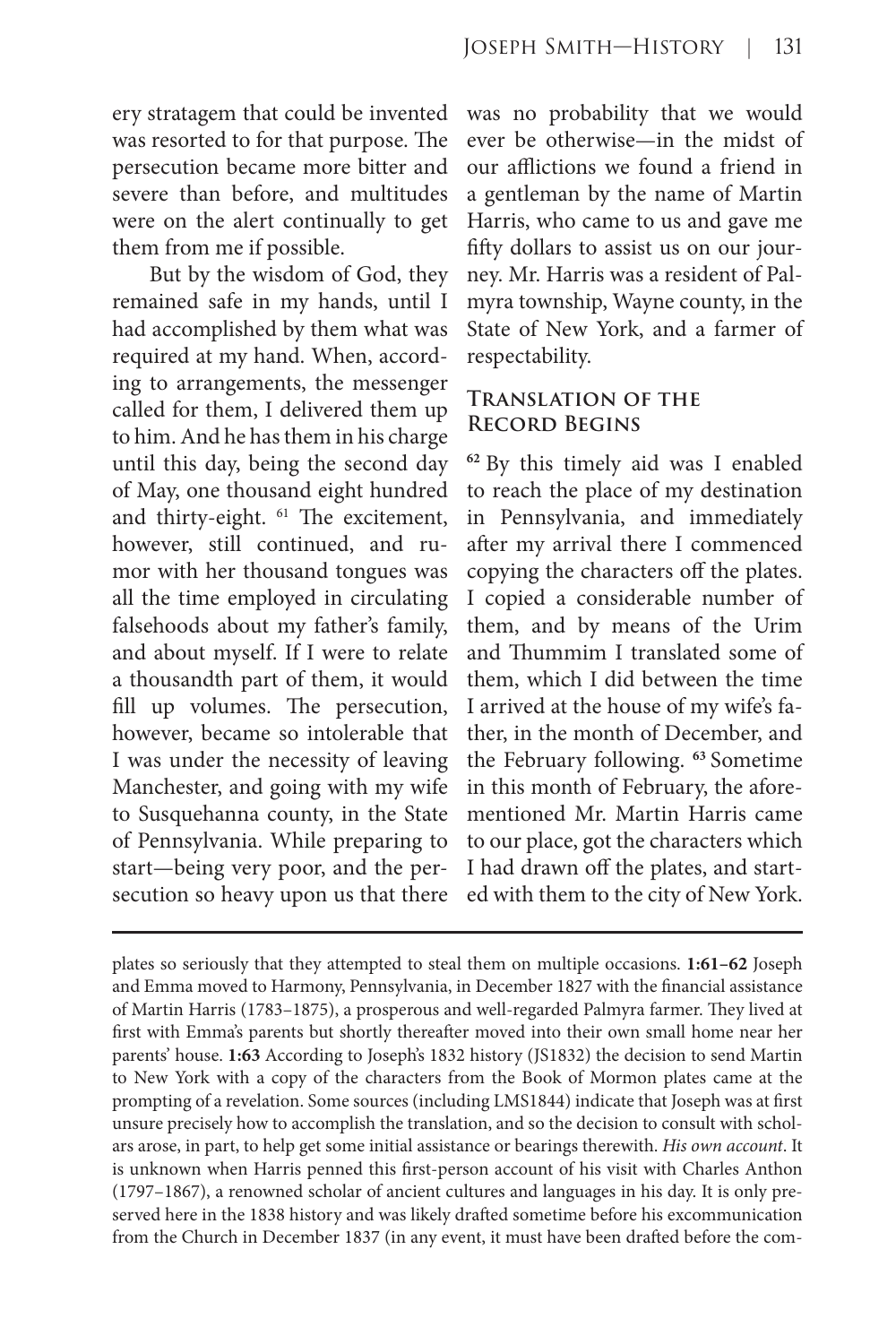For what took place relative to him and the characters, I refer to his own account of the circumstances, as he related them to me after his return, which was as follows:

## **The Visit with Charles Anthon**

**<sup>64</sup>**"I went to the city of New York, and presented the characters which had been translated, with the translation thereof, to Professor Charles Anthon, a gentleman celebrated for his literary attainments. Professor Anthon stated that the translation was correct, more so than any he had before seen translated from the Egyptian. I then showed him those which were not yet translated, and he said that they were Egyptian, Chaldaic, Assyriac, and Arabic, and he said they were true characters. He gave me a certificate, certifying to the people of Palmyra that they were true characters, and that the translation of such of them as had been translated was also correct. I took the certificate and put it into my pocket, and was just leaving the house, when Mr. Anthon called me back, and asked me how the young man found out that there were gold plates in the place where he found them. I answered that an angel of God had revealed it unto him. **<sup>65</sup>**He then said to me, 'Let me see that certificate.' I accordingly took it out of my pocket and gave it to him, when he took it and tore it to pieces, saying that there was no such thing now as ministering of angels, and that if I would bring the plates to him he would translate them. I informed him that part of the plates were sealed, and that I was forbidden to bring them. He replied, 'I cannot read a sealed book.' I left him and went to Dr. Mitchell, who sanctioned what Professor Anthon had said respecting both the characters and the translation."

mencement of the composition of this history in the spring of 1838). **1:64–65** Besides Charles Anthon, Harris also visited with and consulted the linguist and diplomat Luther Bradish (1783–1863) and the scholar Samuel Mitchell (1764–1831) respecting the characters. The details and outcome of Harris's visit with Bradish are unknown. Historical sources do not make it clear whether Harris visited Mitchell before or after Anthon. By his account, Harris makes it sound as though he visited Anthon and then Mitchell (1:65), but other sources reverse the order. In either case, these are the three known contacts Harris made as he consulted with scholars. *Egyptian, Chaldaic, Assyriac, and Arabic*. At the time of the composition of this report "Chaldaic" or "Chaldean" was used to designate Aramaic, and "Assyriac" to designate cuneiform (that is, the script of ancient Assyria). *Anthon's account of the meeting*. Anthon left three known accounts describing this encounter. In each of them, he indicates that he expressed skepticism that the characters were authentic and claimed that he warned Harris that he was being conned. Anthon's own version of this episode thus differs dramatically from Harris's. Anthon's accounts are not entirely free from problems, however, because he contradicts himself in some key details. Whatever exactly was said in their meeting, Harris left convinced Joseph had an ancient record in his possession and was a lifelong supporter of the Book of Mormon. *'I cannot read a sealed book.'* Paraphrase of Isaiah 29:11. Anthon may have uttered this line sarcastically, but Martin and Joseph took it as a sign that the biblical prophecy in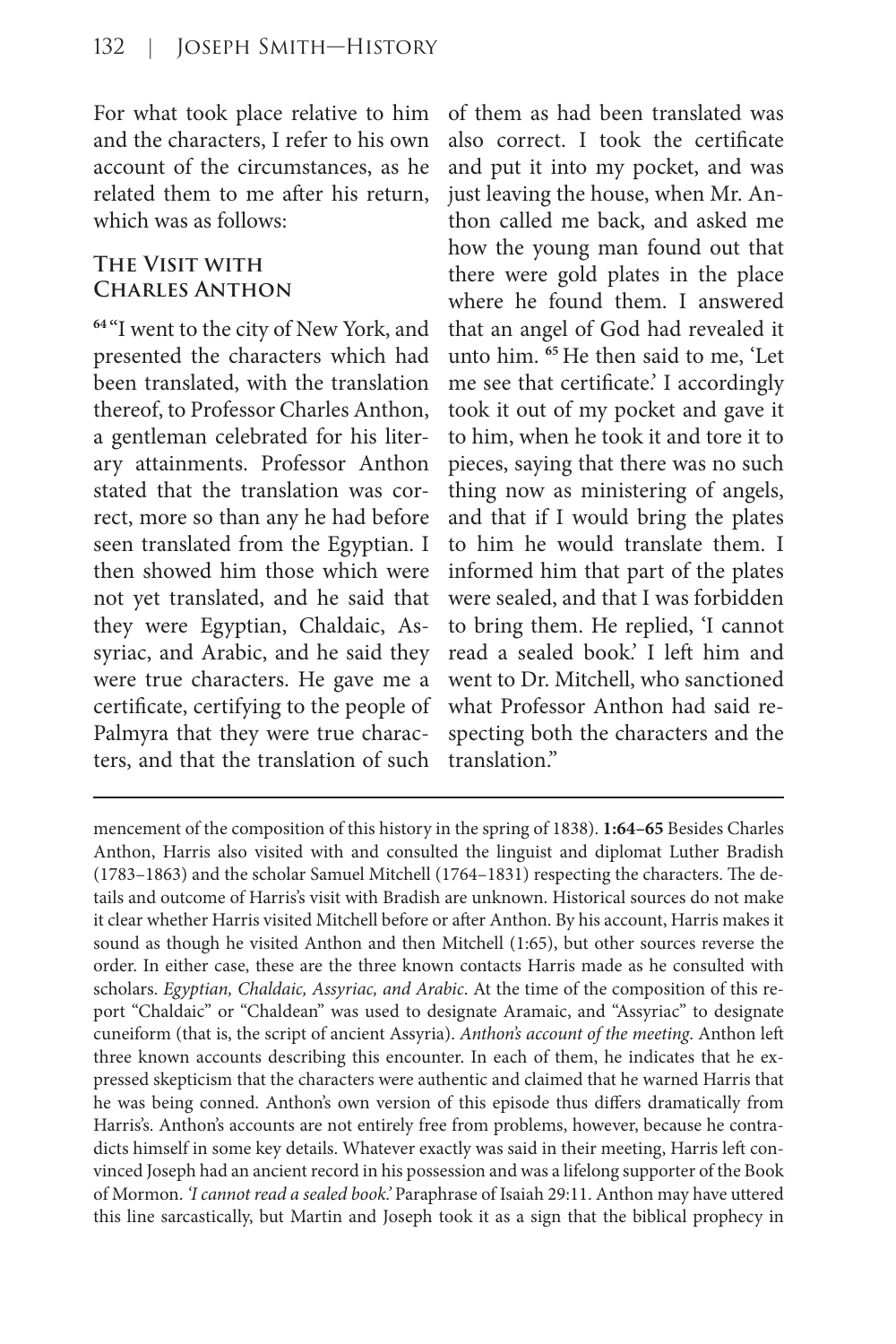## **Oliver Cowdery Serves as Scribe**

**66** On the 5th day of April, 1829, Oliver Cowdery came to my house, until which time I had never seen him. He stated to me that having been teaching school in the neighborhood where my father resided, and my father being one of those who sent to the school, he went to board for a season at his house, and while there the family related to him the circumstances of my having received the plates, and accordingly he had come to make inquiries of me. **<sup>67</sup>**Two days after the arrival of Mr. Cowdery (being the 7th of April) I commenced to translate the Book of Mormon, and he began to write for me.

#### **The Restoration of the Aaronic Priesthood**

**<sup>68</sup>** We still continued the work of translation, when, in the ensuing month (May, 1829), we on a certain day went into the woods to pray and inquire of the Lord respecting baptism for the remission of sins, that we found mentioned in the translation of the plates. While we were thus employed, praying and calling upon the Lord, a messenger from heaven descended in a cloud of light, and having laid his hands upon us, he ordained us, saying, **<sup>69</sup>**"Upon you my fellow servants, in the name of Messiah, I confer the Priesthood of Aaron, which holds the keys of the ministering of angels, and of the gos-

Isaiah 29:11–12 had been fulfilled (see JS1832). **1:66** *Chronological jump*. Martin Harris's consultation with scholars occurred in February 1828. As it appears in the canonical text, the narrative skips ahead a year to April 1829, leaving out significant events like the birth (and soon death) of Joseph and Emma's firstborn child (a son) and the loss of the 116 pages of the translated Book of Mormon manuscript in the summer of 1828. An account of the loss of the 116 pages had previously been recorded in Joseph's 1832 history (JS1832), and in fact, the manuscript version of this history as well as the  $T\&$ S and *MS* publications contain an account of the loss of the 116 pages and reproduce the revelations that are now sections 3, 4, 5, and 10 of the Doctrine and Covenants. For reasons unknown (maybe to conserve space) Franklin D. Richards opted to drop this content from the 1851 Pearl of Great Price. *Oliver Cowdery*. Oliver Cowdery (1806–1850) served as the principal scribe in the translation of the Book of Mormon from April 1829 to its completion in mid- or late-June of that year. With some assistance, he also prepared a copy of the original manuscript of the book for publication. Besides being informed of Joseph's divine calling by the Smith family (as mentioned in this verse), according to Joseph's 1832 history Oliver also had a vision of the plates and felt a confirming witness from God that he should assist in the work (compare Doctrine and Covenants 6:22–23). *Omit*ted material. The manuscript version of the history and the *T&S* and *MS* versions reproduce sections 6, 7, 8, and 9 of the Doctrine and Covenants along with additional narrative about Joseph's work of translating with Oliver, which was omitted in the 1851 edition of the Pearl of Great Price. **1:68–70** *Priesthood restoration accounts*. The restoration of the priesthood is mentioned briefly in Joseph's 1832 history, which speaks of "the reception of the holy priesthood by the ministering of angels." From this it seems that the 1832 history was going to give a fuller account of the priesthood restoration, but unfortunately the text ends abruptly with Joseph narrating his time in Harmony, Pennsylvania. Over his lifetime Joseph only gradually divulged the details about the priesthood restoration, partly because of "a spirit of persecution" which obliged him to keep the details private at first (Joseph Smith—History 1:74). First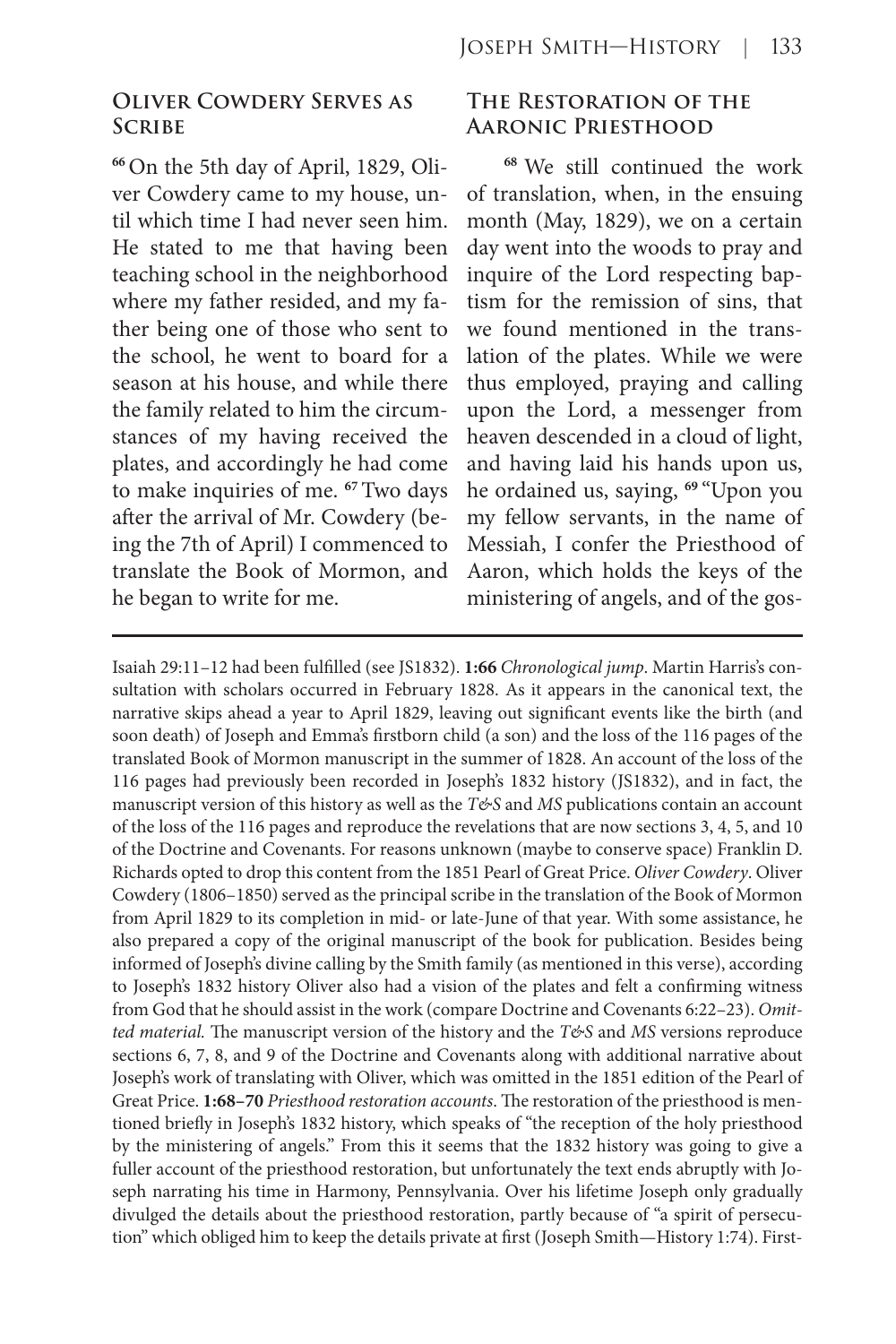pel of repentance, and of baptism by immersion for the remission of sins. And this shall never be taken again from the earth until the sons of Levi do offer again an offering unto the Lord in righteousness." **<sup>70</sup>** He said this Aaronic Priesthood had not the power of laying on hands for the gift of the Holy Ghost, but that this should be conferred on us hereafter. And he commanded us to go and be baptized, and gave us directions that I should baptize Oliver Cowdery, and that afterwards he should baptize me.

## **Joseph and Oliver Are Baptized; Promised Melchizedek Priesthood**

**71** Accordingly we went and were baptized. I baptized him first, and afterwards he baptized me, after which I laid my hands upon his head and ordained him to the Aaronic Priesthood, and afterwards he laid his hands on me and ordained me to the same Priesthood, for so we were commanded.† **<sup>72</sup>**The messenger who visited us on this occasion and conferred this Priesthood upon us, said that his name was John, the same that is called John the Baptist in the New Testament, and that he acted under the direction of Peter, James and John, who held the keys of the Priesthood of Melchizedek, which Priesthood, he said, would in due time be conferred on us, and that I should be called the first Elder of the Church, and he (Oliver Cowdery) the second. It was on the fifteenth day of May, 1829, that we were ordained under the hand of this messenger, and baptized.

**<sup>73</sup>** Immediately on our coming up out of the water after we had been baptized, we experienced great and glorious blessings from our Heavenly Father. No sooner had I baptized Oliver Cowdery, than the Holy Ghost fell upon him, and he stood up and prophesied many things which should shortly come to pass. And again, so soon as I had been baptized by him, I also had the spirit of prophecy, when, standing up, I prophesied concerning the rise of this Church, and many other things connected with the Church, and this generation of the children of men. We were filled with the Holy Ghost, and rejoiced in the God of our salvation.

## **The Aftermath of the Restoration of the Priesthood**

**<sup>74</sup>**Our minds being now enlightened, we began to have the scriptures laid open to our understandings, and the

and secondhand accounts of the priesthood restoration were recorded in scattered reports. Some contemporary hostile sources from the early 1830s indicate that Oliver Cowdery and other early Latter-day Saints were claiming divine commission and the visitation of angels connected to their ecclesiastical authority. *Until the sons of Levi . . . righteousness.* Paraphrase of Malachi 3:3. **1:72** Joseph reports that the Aaronic Priesthood was restored on May 15, 1829. He does not, however, in this history or in any other known firsthand account record the date of the restoration of the Melchizedek Priesthood (compare Doctrine and Covenants 128:20). Rather, he only indicated vaguely in this verse that the angelic messenger promised him and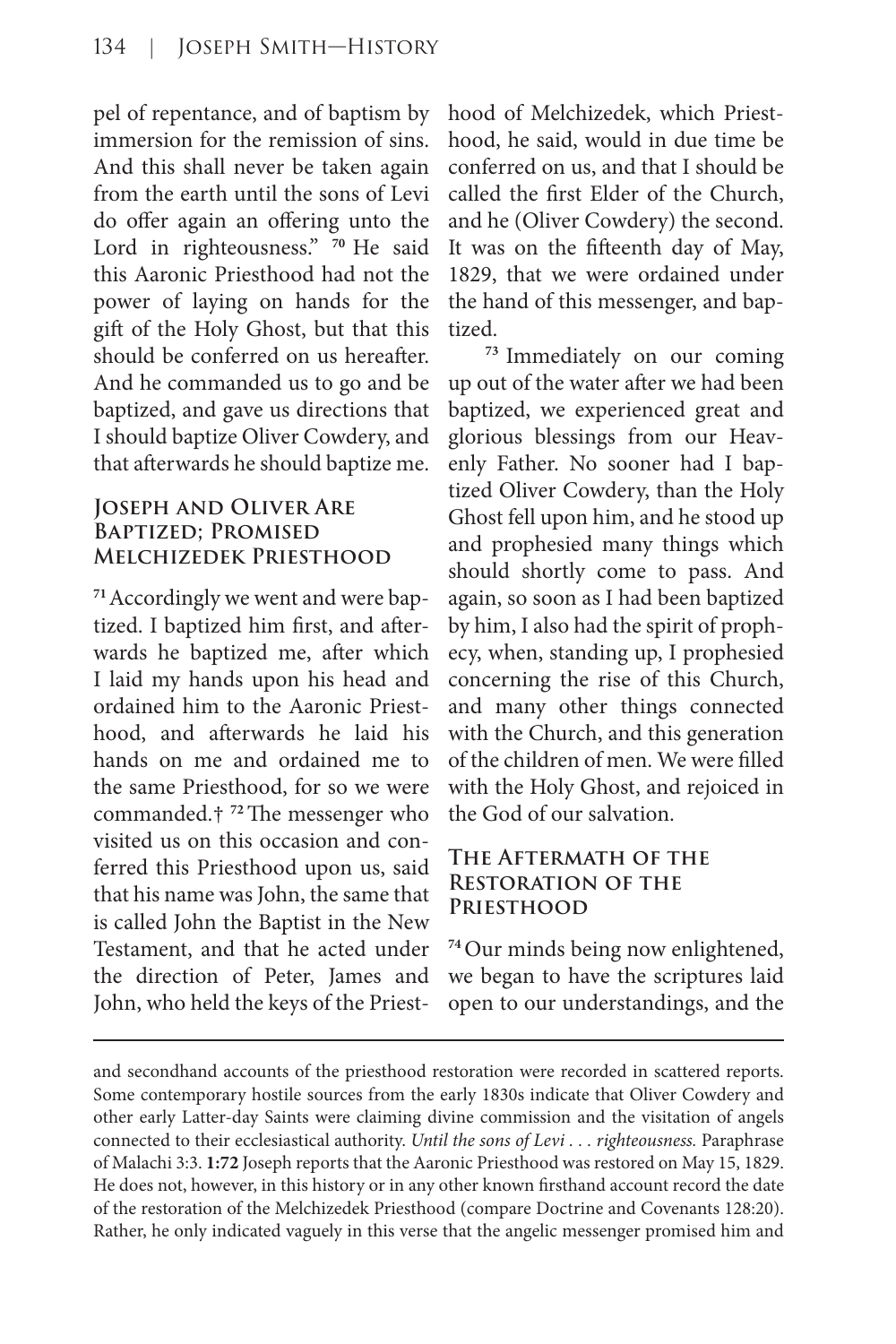true meaning and intention of their more mysterious passages revealed unto us in a manner which we never could attain to previously, nor ever before had thought of. In the meantime, we were forced to keep secret the circumstances of having received the Priesthood and our having been baptized, owing to a spirit of persecution which had already manifested itself in the neighborhood. **<sup>75</sup>**We had been threatened with being mobbed, from time to time, and this, too, by professors of religion. And their intentions of mobbing us were only counteracted by the influence of my wife's father's family (under Divine providence), who had become very friendly to me, and who were opposed to mobs, and were willing that I should be allowed to continue the work of translation without interruption, and therefore offered and promised us protection from all unlawful proceedings, as far as in them lay.

## **Oliver Cowdery's Account**

† Oliver Cowdery describes these events thus: "These were days never to be forgotten—to sit under the sound of a voice dictated by the inspiration of heaven, awakened the utmost gratitude of this bosom! Day after day I continued, uninterrupted, to write from his mouth, as he translated with the Urim and Thummim, or, as the Nephites would have said, 'Interpreters,' the history or record called 'The Book of Mormon.'

"To notice, in even few words, the interesting account given by Mormon and his faithful son, Moroni, of a people once beloved and favored of heaven, would supersede my present design; I shall therefore defer this to a future period, and, as I said in the introduction, pass more directly to some few incidents immediately connected with the rise of this Church, which may be entertaining to some thousands who have stepped forward, amid the frowns of bigots and the calumny of hypocrites, and embraced the Gospel of Christ.

"No men, in their sober senses, could translate and write the directions given to the Nephites from the mouth of the Savior, of the precise manner in which men should build up His Church, and especially when corruption had spread an uncertainty over all forms and systems practiced among men, without desiring a privilege of showing the willingness of the

Oliver that the higher priesthood would "in due time be conferred on [them]." The precise date of the restoration of the Melchizedek Priesthood is thus unknown, and historians have offered different possibilities ranging from May 1829 to the summer of 1830. Although a later date cannot be rule out, an earlier date seems more likely. In any case, later reports of the priesthood restoration are broadly corroborated by earlier accounts that refer to Joseph and Oliver's receiving a divine commission from God through the ministry of angels. **1:75** As with the opening verses, the concluding verse in the canonized version of this history ends on a note of defiance in the face of persecution. As so presented in its canonized form, this serves as a sort of narrative envelope that frames the entire history. The 1838 history itself continues well past where it concludes here in the canonized text. **Oliver Cowdery's Account** This ac-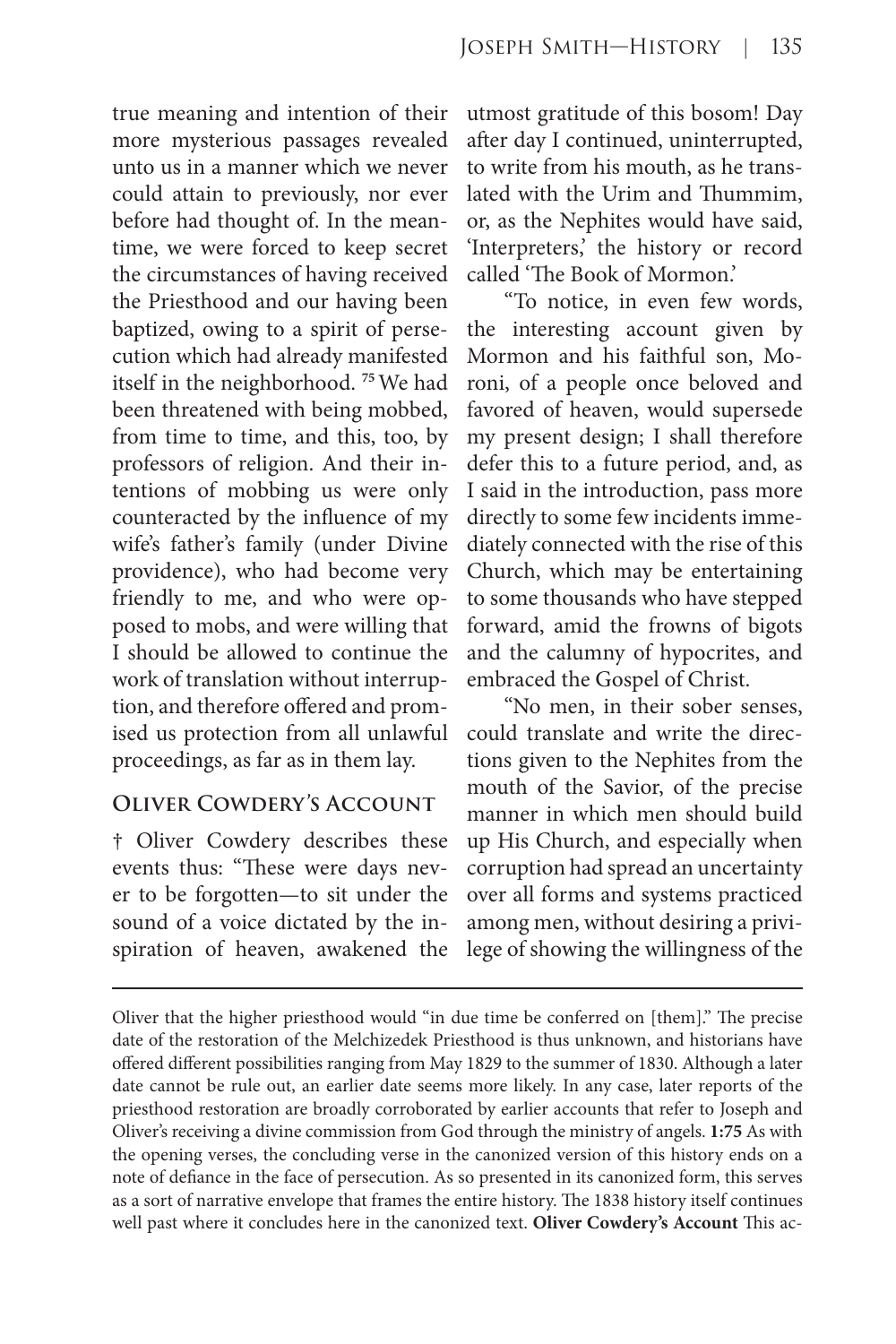heart by being buried in the liquid grave, to answer a 'good conscience by the resurrection of Jesus Christ.'

"After writing the account given of the Savior's ministry to the remnant of the seed of Jacob, upon this continent, it was easy to be seen, as the prophet said it would be, that darkness covered the earth and gross darkness the minds of the people. On reflecting further it was as easy to be seen that amid the great strife and noise concerning religion, none had authority from God to administer the ordinances of the Gospel. For the question might be asked, have men authority to administer in the name of Christ, who deny revelations, when His testimony is no less than the spirit of prophecy, and His religion based, built, and sustained by immediate revelations, in all ages of the world when He has had a people on earth? If these facts were buried, and carefully concealed by men whose craft would have been in danger if once permitted to shine in the faces of men, they were no longer to us; and we only waited for the commandment to be given 'Arise and be baptized.'

"This was not long desired before it was realized. The Lord, who is rich in mercy, and ever willing to answer the consistent prayer of the humble, after we had called upon Him in a fervent manner, aside from the abodes of men, condescended to manifest to us His will. On a sudden, as from the midst of eternity, the voice of the Redeemer spake peace to us, while the veil was parted and the angel of God came down clothed with glory, and delivered the anxiously looked for message, and the keys of the Gospel of repentance. What joy! what wonder! what amazement! While the world was racked and distracted—while millions were groping as the blind for the wall, and while all men were resting upon uncertainty, as a general mass, our eyes beheld, our ears heard, as in the 'blaze of day'; yes, more—above the glitter of the May sunbeam, which then shed its brilliancy over the face of nature! Then his voice, though mild, pierced to the center, and his words, 'I am thy fellow-servant,' dispelled every fear. We listened, we gazed, we admired! 'Twas the voice of an angel from glory, 'twas a message from the Most High! And as we heard we rejoiced, while His love enkindled upon our souls, and we were wrapped in the vision of the Almighty! Where was room for doubt? Nowhere; uncertainty had fled, doubt had sunk no more to rise, while fiction and deception had fled forever!

"But, dear brother, think, further think for a moment, what joy filled our hearts, and with what surprise we must have bowed, (for who would

count first appeared in the *Messenger and Advocate* in October 1834 in the first of a series of eight letters to William W. Phelps (OC1834). It has appended the Prophet's own narrative as published in the Pearl of Great Price in each edition of the text since the 1851 first edition.